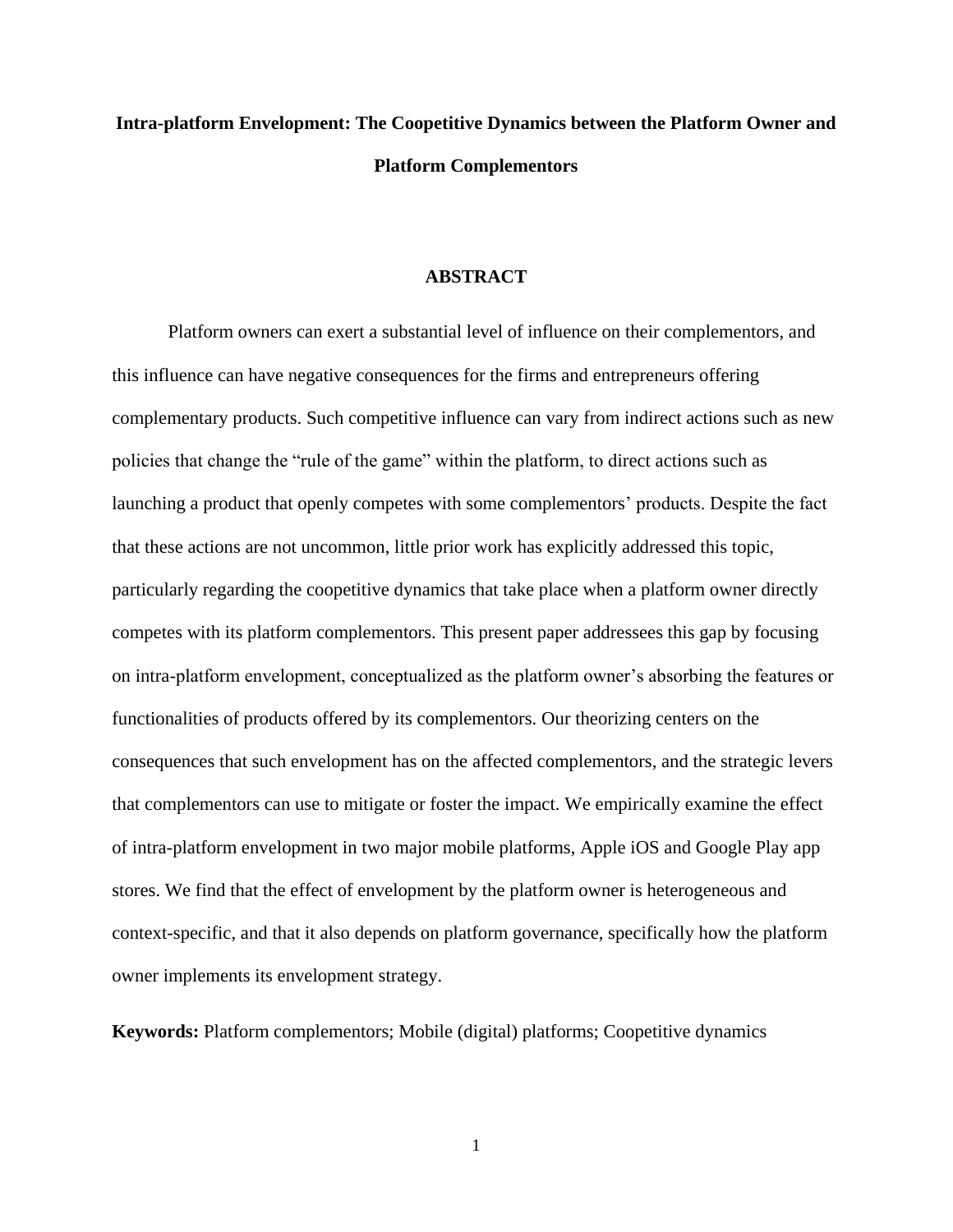#### **INTRODUCTION**

Digital platforms, such as mobile app stores of Apple iOS and Google Play or online marketplaces like Amazon and Etsy, have become an integral part of today's economy. In particular, they have served as an important enabler for the birth and growth of entrepreneurial firms, which provide complementary products to the platform. Accordingly, strategy and entrepreneurship scholars have devoted an increasing amount of attention to digital platforms. Prior studies have, yet, largely focused on the owner of the platform (Boudreau and Hagiu, 2009; Eisenmann, Parker, and Van Alstyne, 2006, 2011; Gawer and Cusumano, 2002; Gawer and Henderson, 2007; Iansiti and Levien, 2004) and thus, inter-platform competition (that is, competition between different platform owners), in which the relationship with its platform complementors has been primarily considered as cooperative. This is because, in order to win against other competing platform owners, it is critical for the platform owner to have active, committed supports from platform complementors, since a wide variety platform complementors can attract more consumers via indirect network effects (Clements and Ohashi, 2005; Katz and Shapiro, 1994; Rochet and Tirole, 2003). Therefore, to have a large number of complementors on board, the platform owner often provides a diversity of tools and infrastructure, such as APIs (Application Programming Interfaces) and SDKs (Software Development Kits) (Basole and Karla, 2012; Boudreau, 2012; Caillaud and Jullien, 2003). Those offerings from the platform owner, in addition to a large audience, are also beneficial for platform complementors, as they help lower barriers to enter and access.

However, the relationship between the platform owner and its complementors is not always complementary or cooperative. The platform owner sometimes enacts actions that can potentially affect negatively the performance of its complementors, to the point of threatening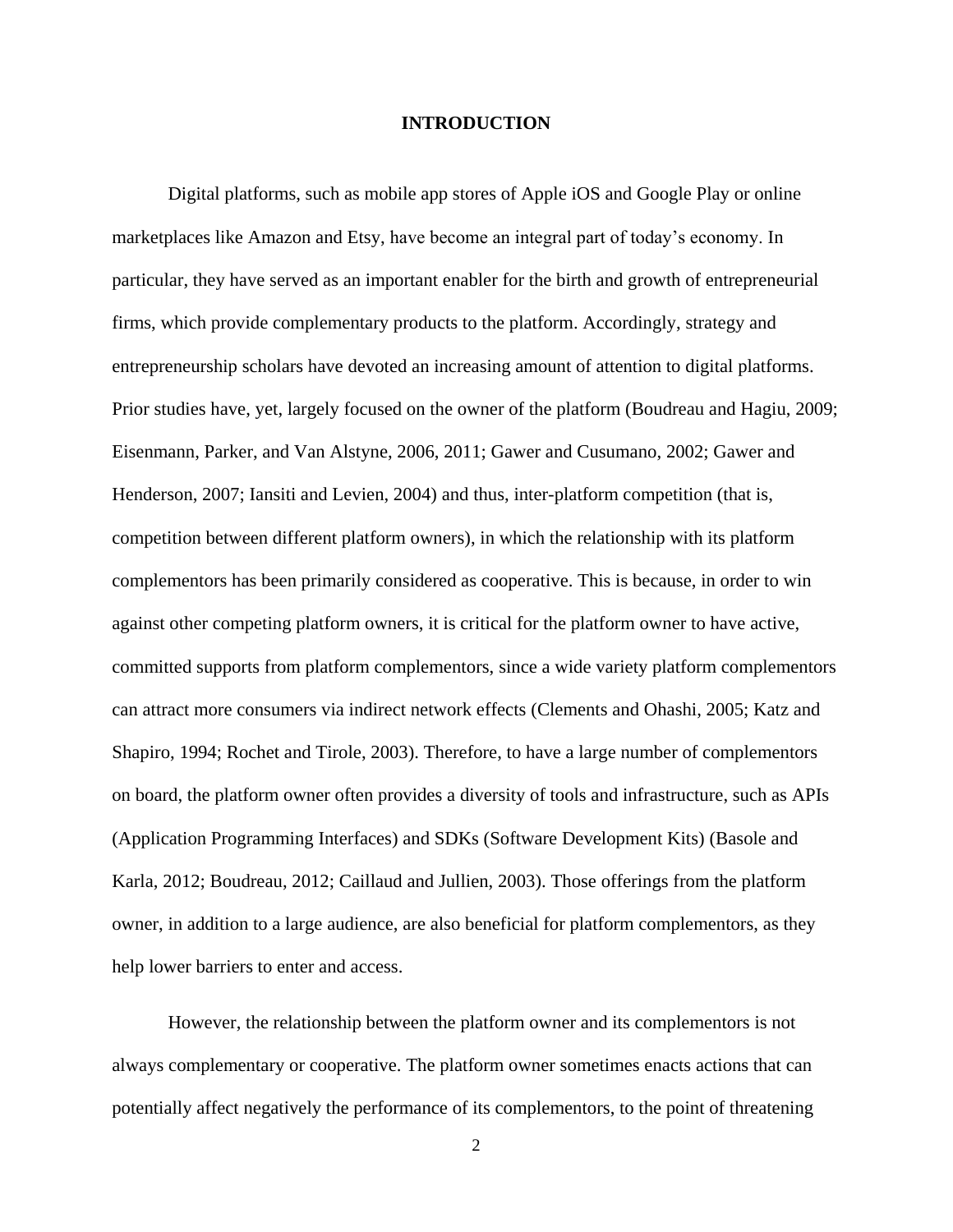their survival. These actions can vary from setting new policies that change the "rule of the game" within the platform to direct intervention in complementor's markets by launching a product that openly competes with some complementors' products. In this paper, we focus on the latter, potentially the most damaging action that the platform owner can take from the affected complementors' point of view. Such situations are not difficult to find, as platforms grow in size and scope.

Despite the fact that coopetitive relationship between the platform owner and its complementors is not uncommon, it has so far not been studied carefully. Although prior research has acknowledged the tension that sometimes exists between the platform owner and its complementors (Gawer and Cusumano, 2002), scholars have little explicitly addressed this issue as we do here (except for a few recent papers – Zhu and Liu, 2016; Li and Agarwal, 2016), presumably because previous studies tend to adopt a static and cross-sectional view (Mcintyre and Srinivasan, 2017) and largely focus on competitive dynamics between different platform owners, as noted. Hence, coopetitive dynamics between the platform owner and complementors has not been fully unpacked yet, and in particular, little is known about the consequences of the platform owner's entry into the domains of platform complementors. These actions are just largely presumed to negatively affect and thrust out complementors whose products would now compete with the owner's product. However, this overlooks the complexities and subtleties inherent in the coopetitive dynamics within-the platform settings. Furthermore, in the absence of empirical evidence, we cannot really be sure of the effect and we do not know what complementors can do when facing such situations.

The present paper explores this under-researched topic of the coopetitive dynamics between the platform owner and its complementors by 1) explicitly focusing on the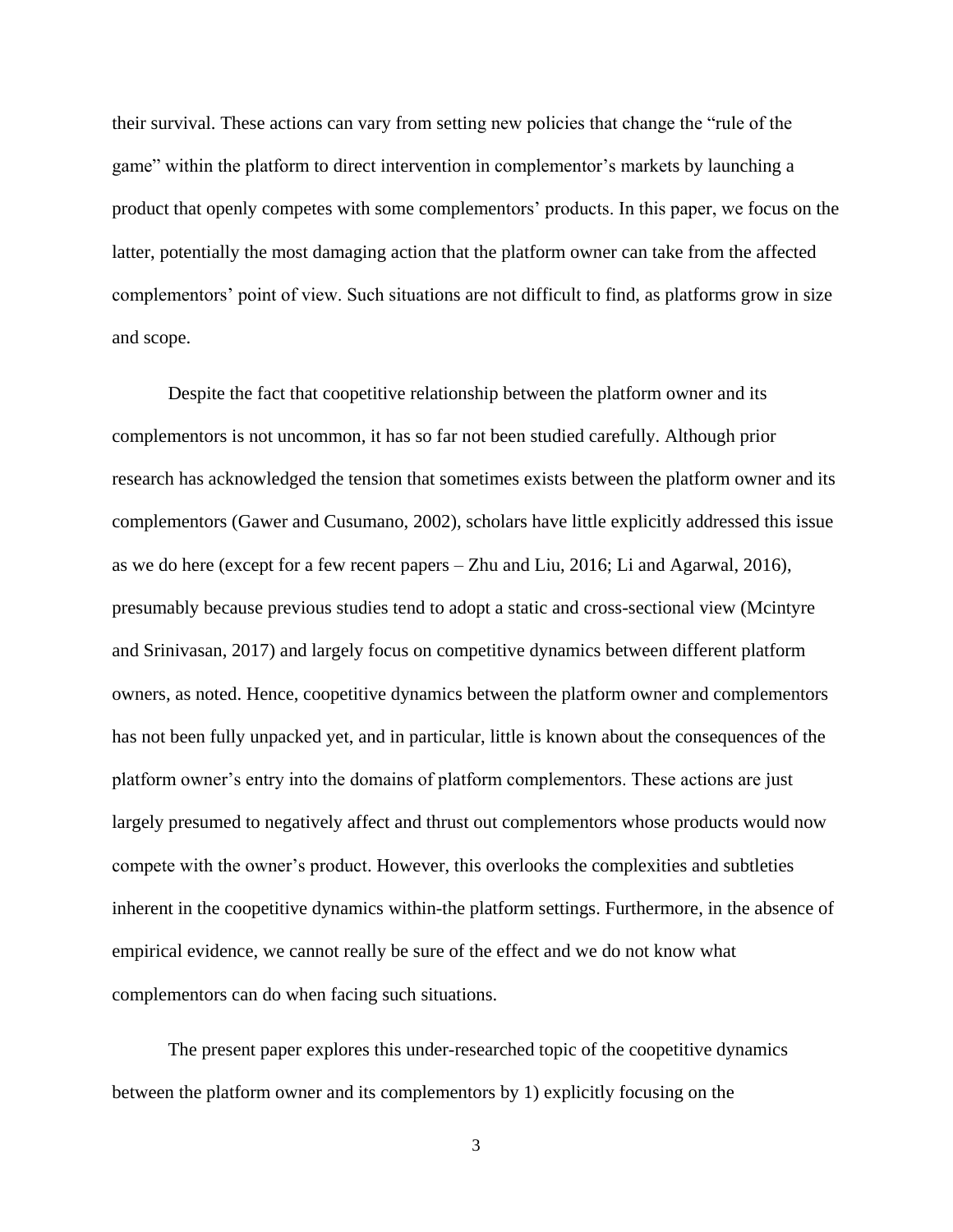consequences of the platform owner's competitive entry into its own complementors' space and 2) examining the strategic levers that platform complementors can exploit in order to mitigate or foster the impact of such entry. We extend the notion of envelopment, introduced to refer to an inter-platform competition strategy and defined as "entry by one platform provider into another [platform provider]'s market by bundling its own platform's functionality with that of target's" (Eisenmann *et al*., 2011:1271). We argue that the concept also applies to intra-platform dynamics and define "intra-platform envelopment" as the launching by the platform owner of a product whose functionality overlaps with the functionalities offered by one or more of its platform complementors and thus, directly compete with them.

The level of granularity in our data allows us to focus on the "features" or "functionalities" of different platform products, providing a more in-depth analysis of the way a platform owner's actions can affect complementors' performance and behavior. This is important when considering a high degree of interdependence that exists between the platform owner and its complementors (Mcintyre and Srinivasan, 2017; Venkatraman and Lee, 2004). The platform owner has to carefully consider the extent to which it will envelop complementors, since it needs a healthy complementor market for the continuing success of the platform. Therefore, we expect the platform owner to be reluctant to fully overlap the functionalities of its complementors. A more likely scenario would come as a more nuanced and subtle manner, such as a partial overlap of the functionalities of some of the complementors' products. This is because a frontal attack against complementors would not only present very difficult challenges to the affected complementors, but also could discourage other complementors from staying in or joining the platform (Gawer and Cusumano, 2002; Gawer and Henderson, 2007).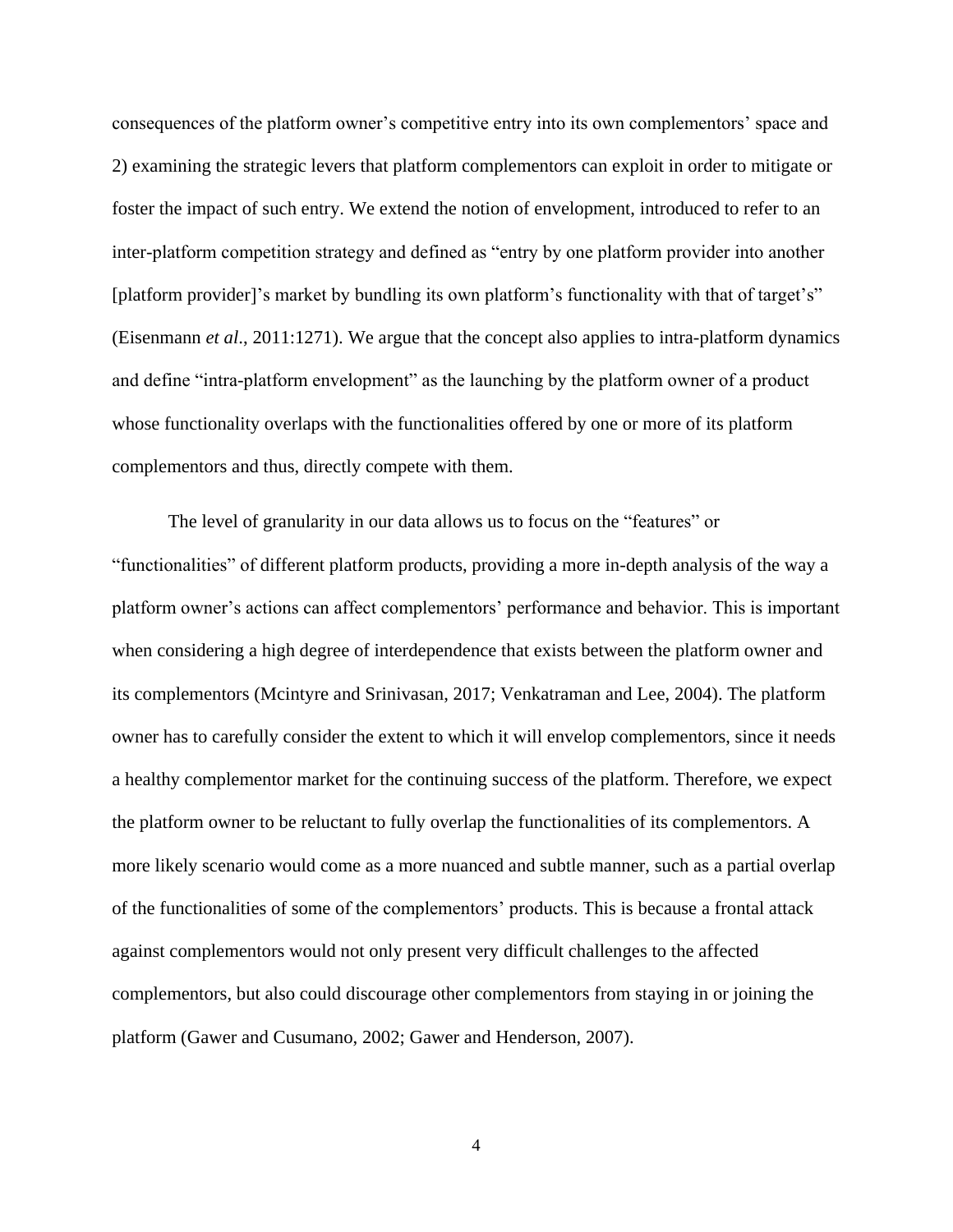Empirically, we test for the consequences of intra-platform envelopment in the context of health and fitness apps in two leading mobile platforms, Apple iOS and Google Play app stores. This context offers an ideal setting to explore our research questions. First, the health and fitness category is fairly fragmented, with no single or even few players dominating the market, resulting in a vibrant and competitive platform-complementor dynamics. Second, this is the category that has undergone a fast growth and many changes in its competitive structure in light of the burgeoning attention to how mobile apps might improve health and fitness, which has also attracted the attention of the platform owner. Recent examples of such changes are the release of Apple Health and Google Fit in mid-2014. Apple and Google alike introduced new functionality that overlapped with some of the features offered by third-party apps. They both incorporated "tracking" functionality, a feature that was already present in several third-party apps in the category. Since the introduction of Apple Health and Google Fit did not affect all the apps in health and fitness category equally, this setting allows us the possibility to have control groups in the same category in the analysis.

Using a hand-constructed dataset compiled from multiple sources, we run a panel-data estimation, employing a difference-in-differences approach to investigate the effect of the introduction of Apple Health and Google Fit on the performance of the applications of the affected complementors. In order to further unpack intra-platform envelopment, we also investigate heterogeneous effects, specifically varying by platform-specific and complementary product-specific characteristics. In particular, given that platform governance, such as degree of openness, directly affects the engagement and participation of platform complementors (Boudreau, 2008, 2010; Economides and Katsamakas, 2006; West, 2003), we explore how varying degrees of platform openness intervene in this intra-platform envelopment procedure.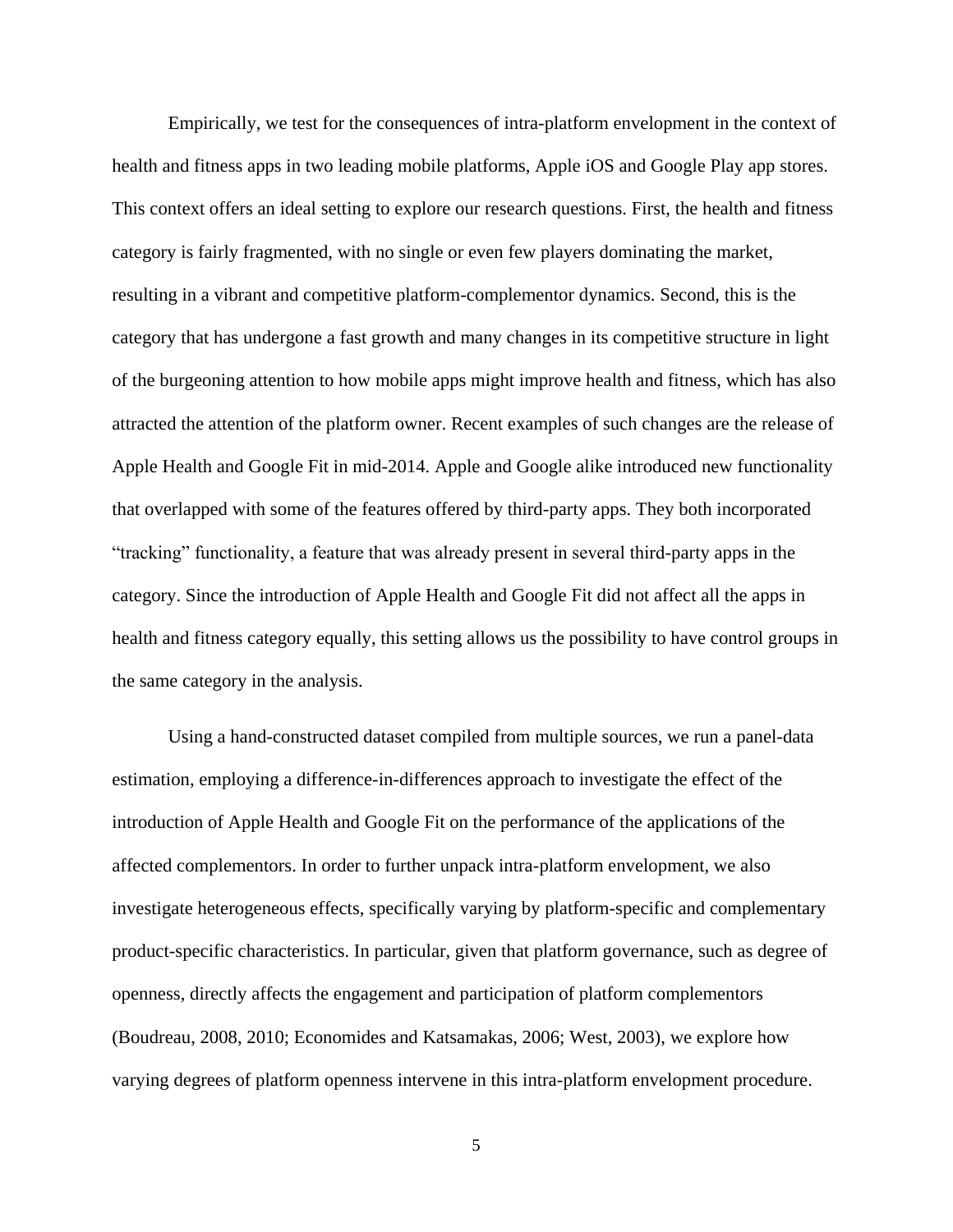Apple and Google are known to have starkly different approaches in managing their ecosystems, often referred to as "closed" and "open" respectively, which thus results in very different degrees of control over their complementors. We thus expect the effect of intra-platform envelopment to vary accordingly, and our results support this insight. The overall impact of intra-platform envelopment is found to be significantly negative. Yet, in the case of Apple Health alone, we find a more negative and significant effect on the product performance of the affected complementors. In contrast, we find a positive and significant effect of intra-platform envelopment for the complementors in the case of Google Fit. Also, we find that the effect of intra-platform envelopment differs by complementary application-specific and complementorspecific characteristics.

Our study contributes to the three existing bodies of literature. First, we contribute to the platform literature by examining an under-explored topic of within-the platform competitive dynamics and by explicitly taking the perspective of platform complementors. Our research clarifies and dimensions the implications of intra-platform envelopment, and adds to the understanding of the important dynamics that emerge between the platform owner and its complementors within a focal platform. We explicitly acknowledge the coopetitive dynamics between the parties within the platform and address their competitive tensions, which has received less attention in prior platform studies that tend to focus on the perspective of the platform owner and competitive battles between those different platform owners. Also, this paper is one of the few attempts to empirically examine the consequences of platform owner's direct intervention into complementor markets. Second, this paper enhances our understanding of entrepreneurial ecosystems that are enabled by the emergence of digital platforms. The vast majority of platform complementors in digital platforms are either individual developers or small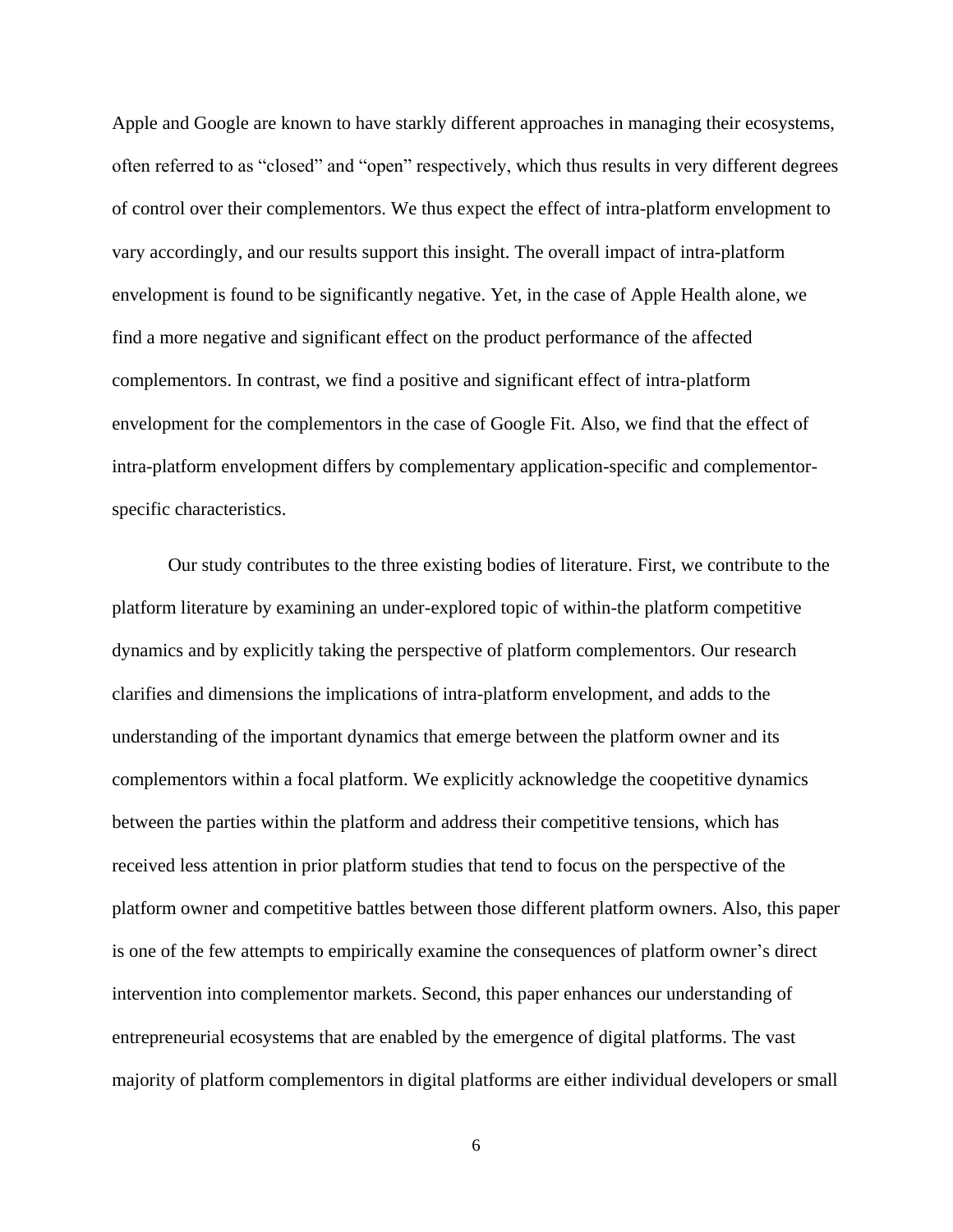entrepreneurial firms. A diversity of offerings from the platform owner to induce a larger number of platform complementors are particularly helpful for the entrepreneurial firms, which often suffer from the liabilities of newness and smallness (Stinchcombe, 1965). Extant scholars have highlighted the importance of joining entrepreneurial ecosystems for the survival and success of entrepreneurial businesses (Ceccagnoli *et al.,* 2012). However, less is known about the potential pitfalls or challenges of joining the ecosystem (Nambisan and Baron, 2013). This present study raises awareness about under-recognized risks and threats that the platform ecosystem poses for complementors, and suggests some strategic levers that entrepreneurial firms in these contexts may consider using to neutralize those threats. Third, this study also contributes to the coopetition literature (Brandenburger and Nalebuff, 1996). Previous coopetition studies have largely considered situations where two or more competitors decide at some point to collaborate, so the directionality goes from competition to collaboration. In contrast, intra-platform envelopment settings feature a reverse directionality; players that are first collaborators (the platform owner and its complementors to be enveloped) suddenly become competitors. In addition, in traditional studies, the set of potential partners is rather stable and known in advance, which is in sharp contrast with the situation in platform markets, where hundreds of new complementors enter the market each month and some can become big and powerful in very short periods of time.

The remainder of the paper is structured as follows. First, we begin by laying out the theoretical framework and develop hypothesis. Next, we describe the empirical approach and setting. Third, we present the results, and then, finally we conclude by discussing the implications of the results.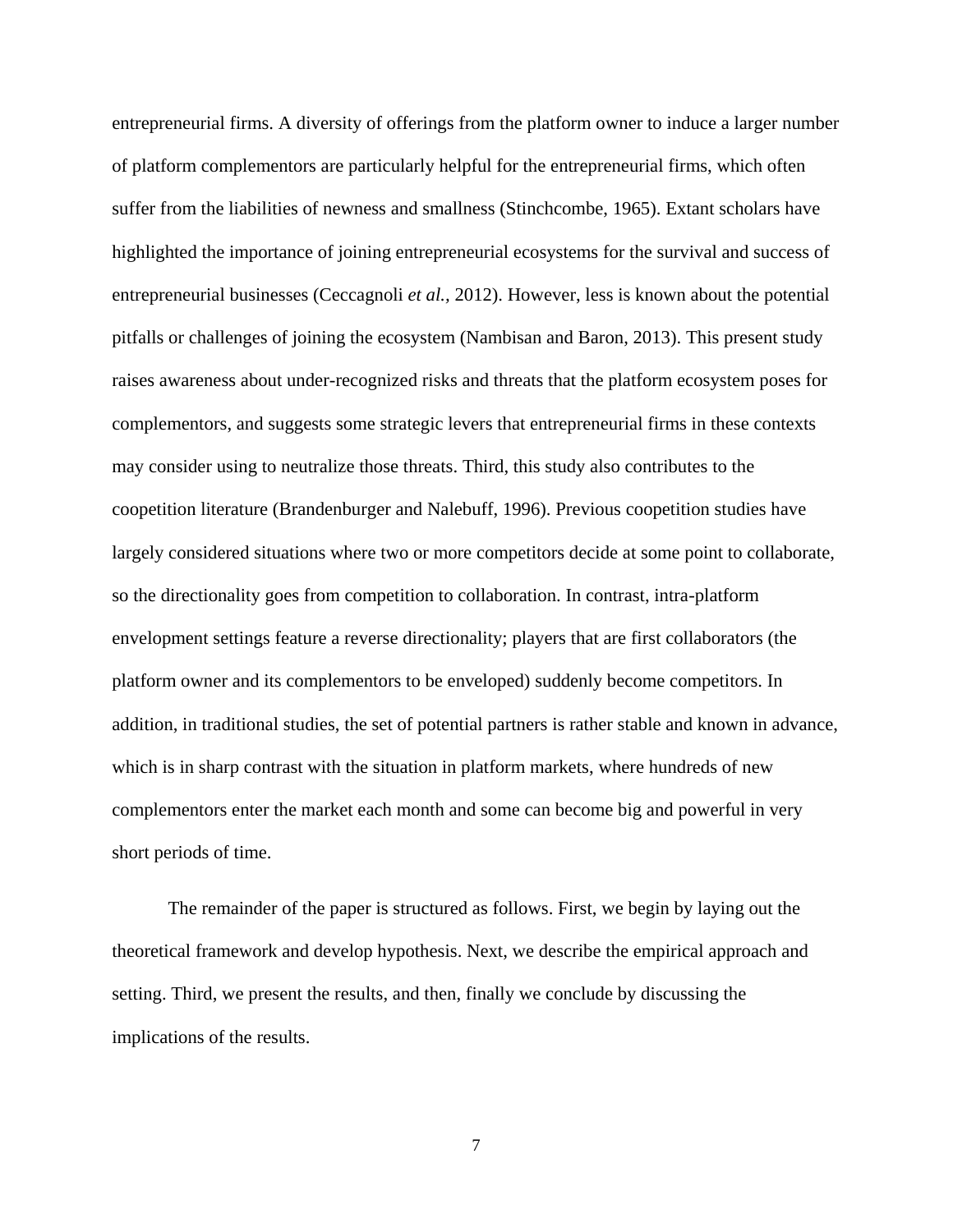#### **THEORY AND HYPOTHESES**

#### **The coopetitive dynamics between the platform owner and platform complementors**

Coopetition is defined as simultaneous cooperation and competition between players (Brandenburger and Nalebuff, 1996). The relationship between the platform owner and platform complementors exhibits the characteristics of coopetitive dynamics. On the one hand, the active and committed supports from a variety of platform complementors are crucial for the platform owner to win the battle against other rivalry platform owners, given the importance of indirect network effects through which platform complementors can bring more consumers on board (Eisenmann *et al*., 2006; Rochet and Tirole, 2003). On the other hand, platform complementors depend upon the platform owner for access to a large and growing audience for their products. Platform owners typically offer a range of tools, such as APIs and SDKs, to further help lessen the burden and costs to develop applications for that platform, thereby lowering entry barriers (Basole and Karla, 2012; Boudreau, 2012). This cooperative aspect of the relationship between the platform owner and its complementors has been well acknowledged and emphasized in extant platform studies (Basole and Karla, 2012; Boudreau, 2012; Parker and Van Alstyne, 2005; Rochet and Tirole, 2003).

However, the competitive aspect of the relationship has been little examined in the literature, particularly from the perspective of platform complementors. In particular, a direct form of competition from the standpoint of platform complementors would be the platform owner's entry into their market space. Resource and speed-to-market constraints prevent the platform owner from providing all the complementary products that are needed to ensure that the platform remains competitive vis-à-vis other platforms. The owner of a focal platform may sometimes confront the dilemma of whether and what to develop a particular functionality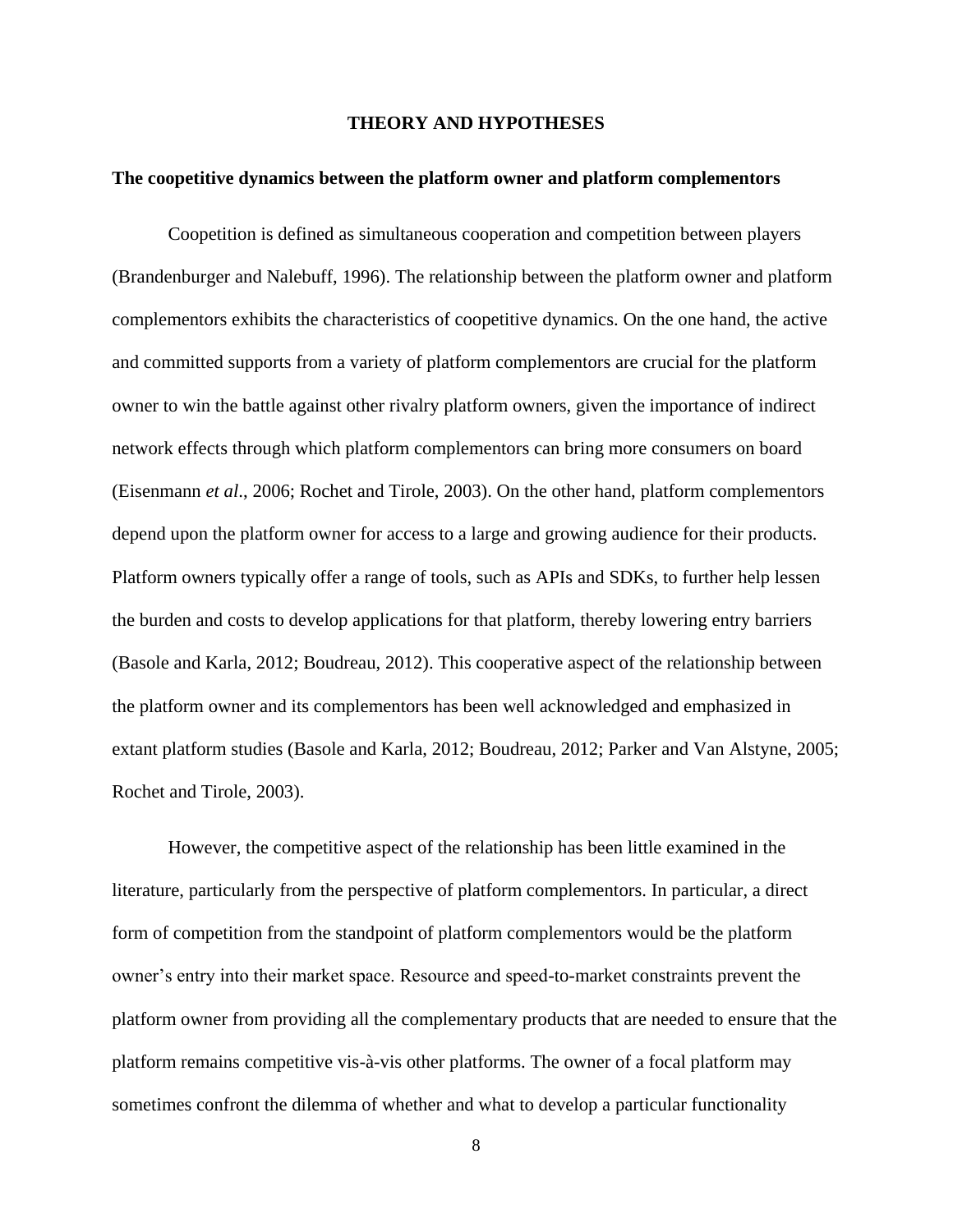internally versus relying on third-party developers (Eisenmann *et al*., 2008). Given a high level of mutual dependence between the platform owner and platform complementors, direct competition from the platform owner against its complementors is likely to have a very significant effect on the affected complementors. Surprisingly, this topic has little been explicitly addressed before, although extant research has hinted at possible tensions between the platform owner and its complementors (Gawer and Cusumano, 2002). The main insight coming from existing studies is that the platform owner who ventures in complementors' space can produce an unintended consequence: a strong signal to other complementors who may decide not to enter or continue supporting the platform. Thus, prior studies, instead of delving deep into this competitive entry itself, have primarily focused on how the platform owner should orchestrate and manage the participation and engagement of platform complementors (Boudreau and Hagiu, 2009; Gawer and Cusumano, 2002; Gawer and Henderson, 2007). Furthermore, the platform owner's entering into complementors' space tends to be simply perceived as a binary decision between a full cloning of complementor products or no entry at all.

However, we argue that the full cloning of complementors' products by the platform owner is rather unlikely. Such an obvious frontal attack will rattle the entire complementor ecosystem, as suggested by Gawer and Cusumano (2002). More likely, the platform owner will launch or embed "specific" functionalities that are present in some of the complementors' products. In order to capture such subtlety of coopetitive dynamics between the platform owner and complementors, we focus on the features or functionalities of products, instead of products *per se*. This approach is aligned with the most recent writings on coopetition that have started to stress the need to conceptualize coopetition as a continuum that allows a varying degree of interplay of the coopetitive dynamics (Bengtsson and Kock, 2014; Luo, 2007).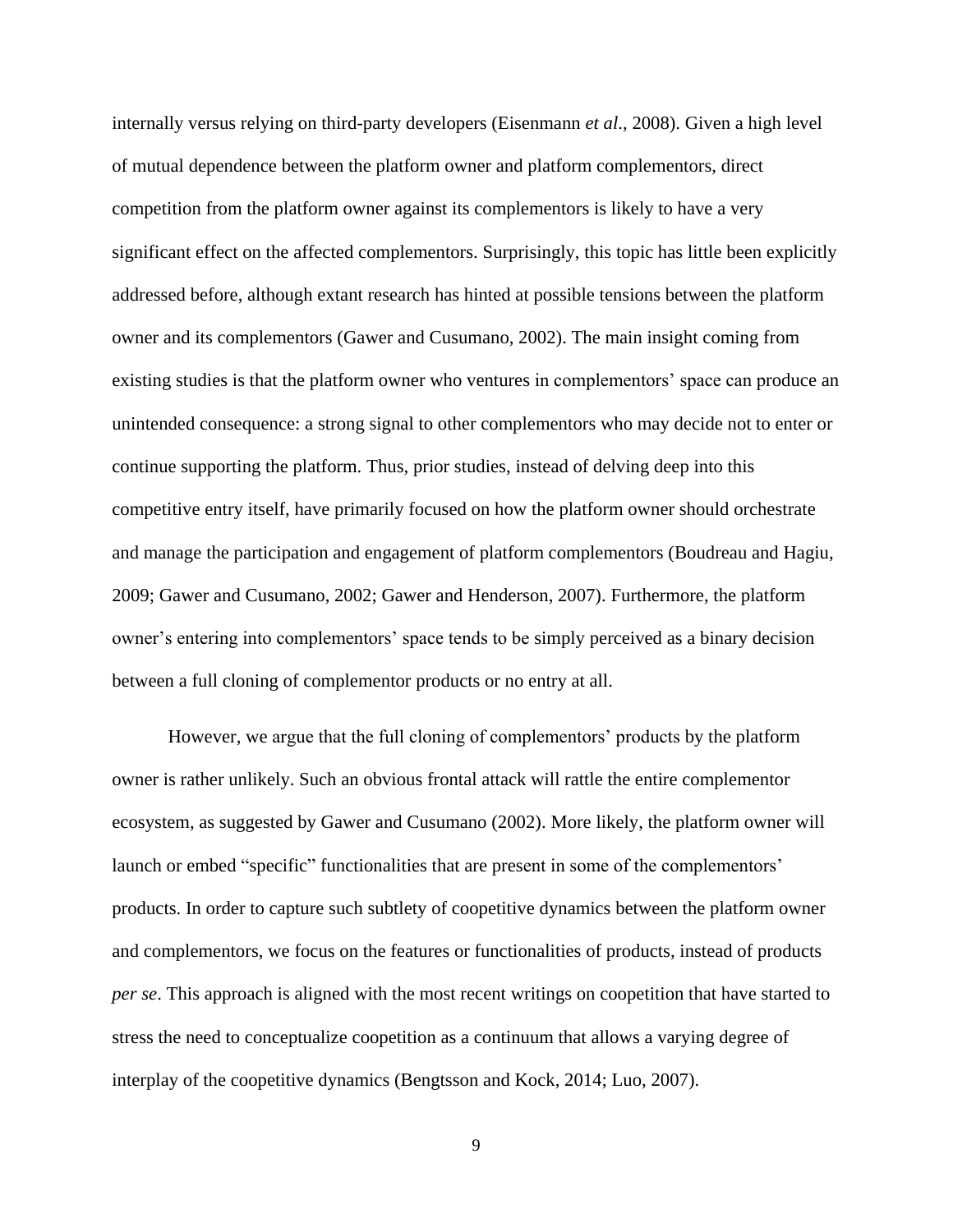#### **Intra-platform envelopment**

Existing literature has studied situations where a platform owner invades the space of competing platform owners. This strategy, labelled platform envelopment, has been defined in the following way; "envelopment entails entry by one platform owner into another [platform provider]'s market by bundling its own platform's functionality with that of the target's" (Eisenmann *et al*., 2011: 1271). For example, LinkedIn added the feature of job listings in order to compete with Monster.com. Platform envelopment is considered a powerful force that shapes platform evolution in inter-platform competition (Eisenmann *et al*.*,* 2006, 2011; Suarez and Kirtley, 2012).

We extend the notion of inter-platform envelopment to situations where a platform owner invades the space of its own complementors. We define "intra-platform envelopment" as *the platform owner's action of releasing a product whose functionality overlaps with that of the products already offered by platform complementors.* 

In practice, the entry of the platform owner into its own complementors' space happens fairly often. There are several reasons why the platform owner may decide to pursue an intraplatform envelopment strategy. The platform owner might aspire to replace complementors' offerings, if the latter is considered to be strategically important or a potentially large source of direct revenue. For example, the platform owner might be incentivized to provide certain functionalities itself, when concerned about the risk of hold-up (Shapiro and Varian, 1999) or coordination problem, all of which are likely to occur when those features or functionalities becoming more important within the platform. Alternatively, the platform owner may decide to enter the complementor market where existing complementors do not perform satisfactorily. For example, Gawer and Cusumano (2002), in their case study of Intel, elucidate that Intel entered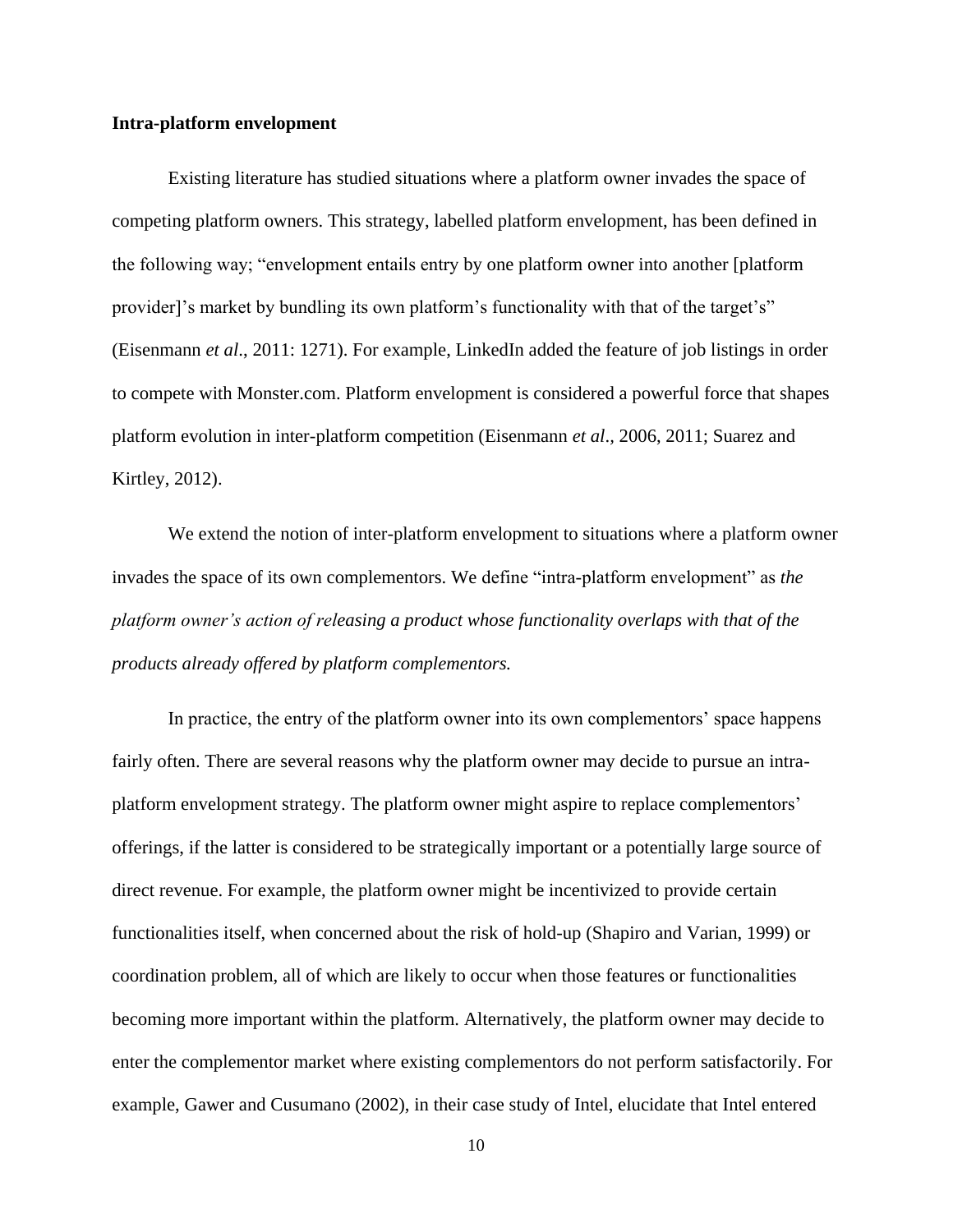the market space of its complementors, whose offerings did not perform well, thereby as part of the attempts to intensify competition and stimulate innovation within its platform. The precise motivations behind the decision of the platform owner to enter the space of its complementors are out of the scope of this present paper, yet, it is uncontentious that the entry of the platform owner will have a significant effect on its complementors, considering a high level of the interdependence between two parties, which, therefore, calls for a careful investigation on this topic.

While it is natural to think of additional competition – let alone from the platform owner – as having a negative impact on complementors, in a rapidly evolving market, such as those faced by many digital platforms today, the platform owner's entry can potentially have some beneficial consequences. One might expect positive consequence for the complementors affected by intra-platform envelopment. For example, the fact that the platform owner enters a particular category may have a signaling effect that can lower the uncertainty in a fast evolving category. The mere fact that the platform owner launches a certain feature or functionality in a focal category can signal to the market that the category is established and of prime importance, prompting platform users to check the offerings in that category. The enhanced visibility of the category derived from the active participation of the owner can bring added legitimacy to the focal category (Rao, 1994), which, in turn, can result in more users. These effects spilled into the focal category are akin to the "rising tide lifts all the boats" effect, and can end up in a situation where platform complementors in that category improve their performance outcomes.

Despite the potential for positive spillovers, we expect negative effects of intra-platform envelopment to be stronger than positive effects. Ultimately, the platform owner that envelops is likely to appropriate value that could have been captured by the affected complementors (Priem,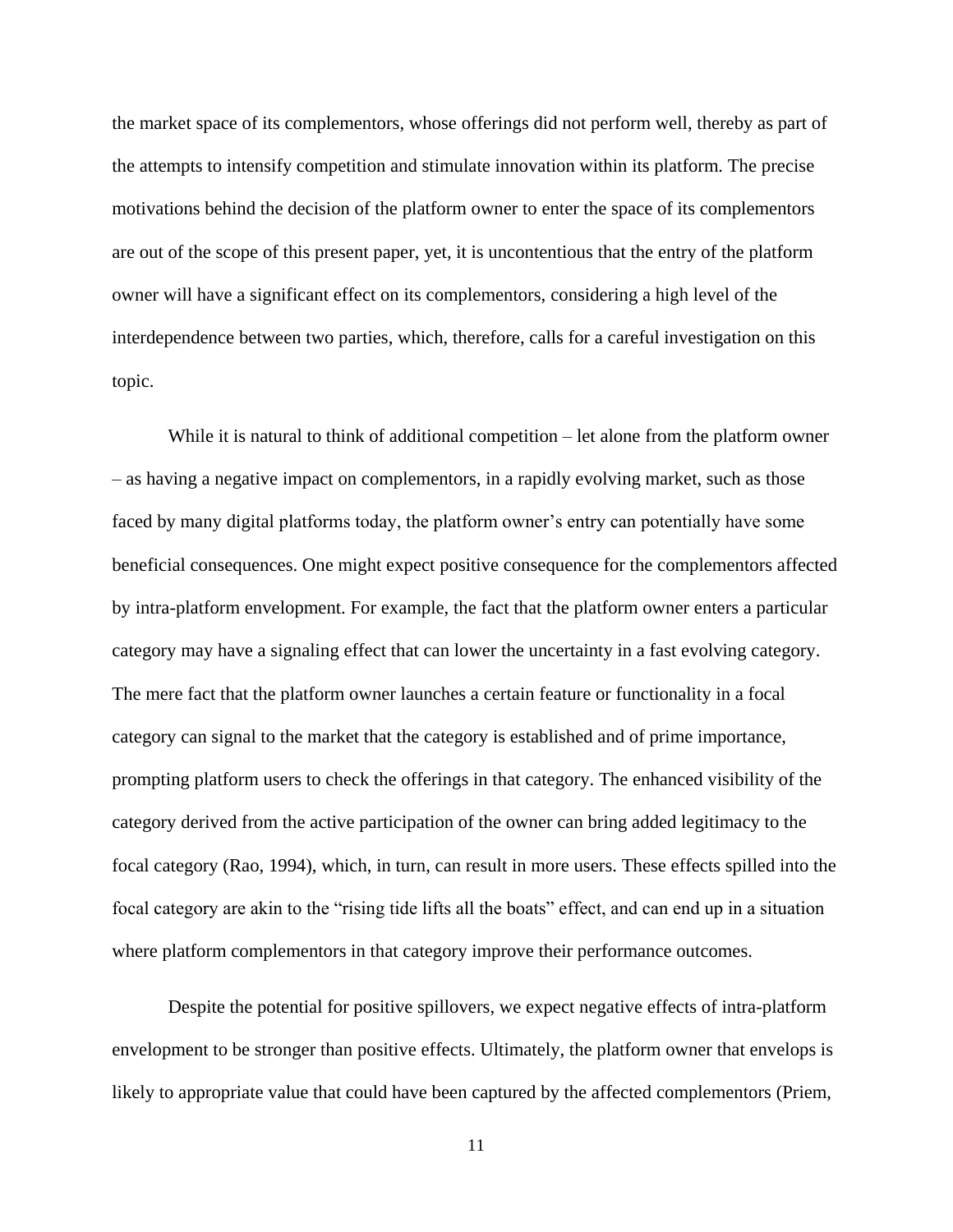2007), and since this is a direct effect, we expect it to predominate over any positive spilled-over effect. Moreover, we expect the negative effect of envelopment to be stronger in the case of intra-platform envelopment than envelopment between platform owners, because in addition to asymmetric balance of power that can exist between the players, in the case of intra-platform envelopment, complementors compete within a space and "rules of the game" that are set (and can be changed) by the platform owner itself (Economides and Katsamakas, 2006; Kenney and Pon, 2011). This situation gives the platform owner an increased amount of power over complementors compared to other situations. In addition, consumers are likely to opt for the offerings by the platform owner over those of platform complementors, due to the former's brand name, visibility, and market prominence. We, hence, expect the entry of the platform owner into complementors' space to have a negative effect on the product performance of these complementors, and hypothesize as follow.

*Hypothesis 1: Intra-platform envelopment is negatively associated with the product performance of the affected complementors.* 

#### **DATA AND METHOD**

#### **Empirical setting: health and fitness apps in mobile platforms**

We specifically examine intra-platform envelopment in the context of Apple iOS and Google Play app stores, which are salient examples of contemporary digital platforms. Apple iOS and Google Play were launched in July, 2008 and September, 2008 respectively. These two players dominate the mobile platform markets, fiercely competing against each other while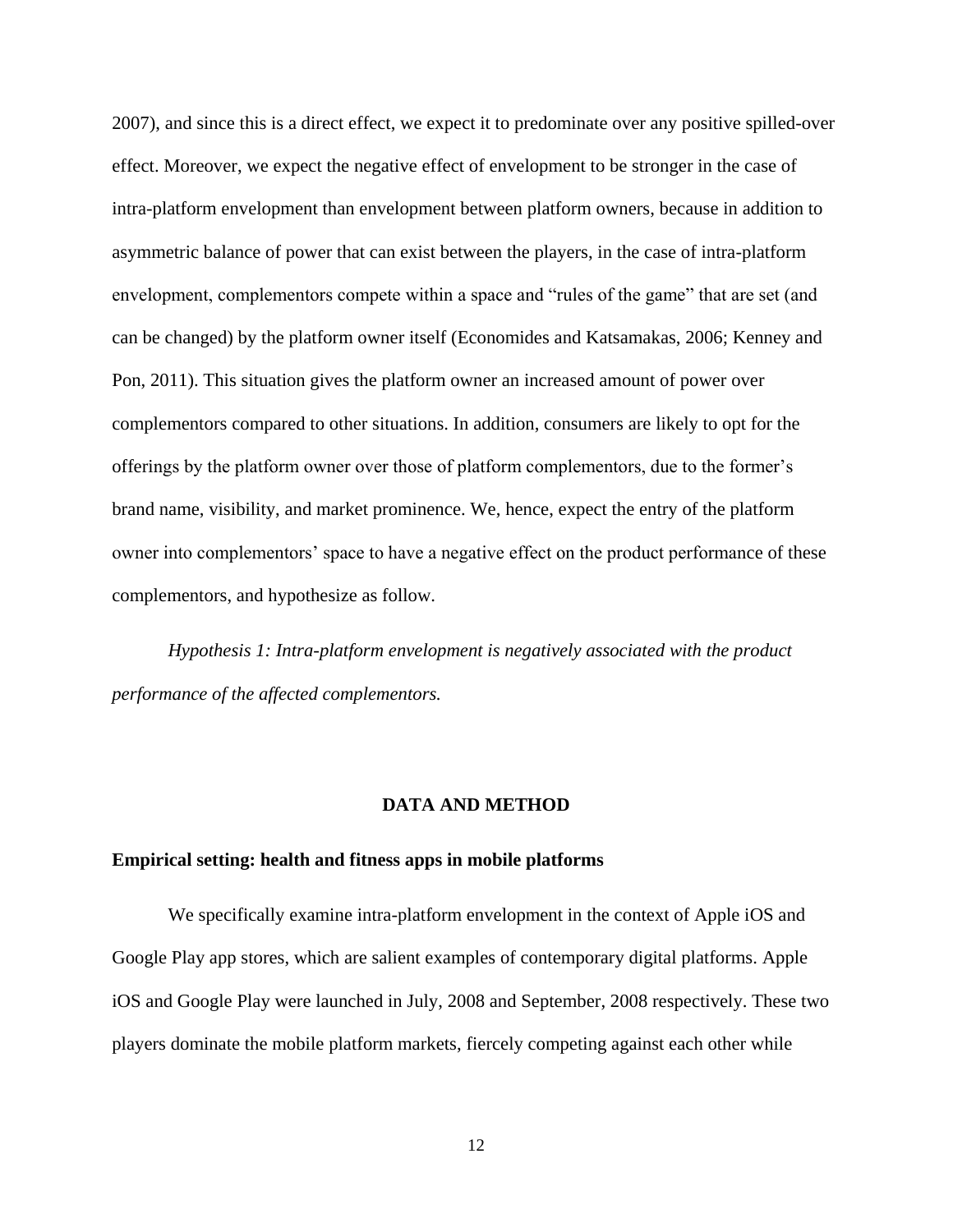jointly owning over 90 percent of market shares; as of 2016, Google Play had 2.2 million apps while Apple had around 2 million available apps in its respective app store<sup>1</sup>.

We focus on a single category within the U.S. app store, health and fitness category, to mitigate concerns over possible confounding effects of combining different category types. The health and fitness category offers an ideal setting to explore our research questions for several reasons. First, it is an established category, growing 87 percent faster than the overall app market<sup>2</sup>. Second, unlike other app categories dominated by one or a few players, the health and fitness category is fairly fragmented and fiercely contested, which makes it possible to explore the vibrant intra-platform competitive dynamics. Third, the launch of Apple Health and Google Fit, intra-platform envelopment actions that we study, did not affect all health and fitness apps in a homogeneous manner. Health and fitness apps can be further sub-grouped based on their focal area of business, and the extent and timing of Apple Health and Google Fit effect differ by subcategory, enabling us to use some subcategories as control groups.

#### **Intra-platform envelopment: the launch of Apple Health and Google Fit**

We focus on major instances of intra-platform envelopment in the health and fitness category: the launch of app by Apple and Google (Apple Health and Google Fit) whose functionality directly overlaps with that of some of the third-party health and fitness apps. This represents an ideal occurrence of intra-platform envelopment for several reasons. First, it happens in both of the major platforms. Apple Health was launched in September, 2014, and Google Fit came in October, 2014. Second, both include a particular functionality of "tracing" of

 $\overline{\phantom{a}}$ 

<sup>1</sup> https://www.statista.com/statistics/276623/number-of-apps-available-in-leading-app-stores/

<sup>2</sup> http://techcrunch.com/2014/06/19/fitness-app-usage-is-growing-87-faster-than-the-overall-app-market/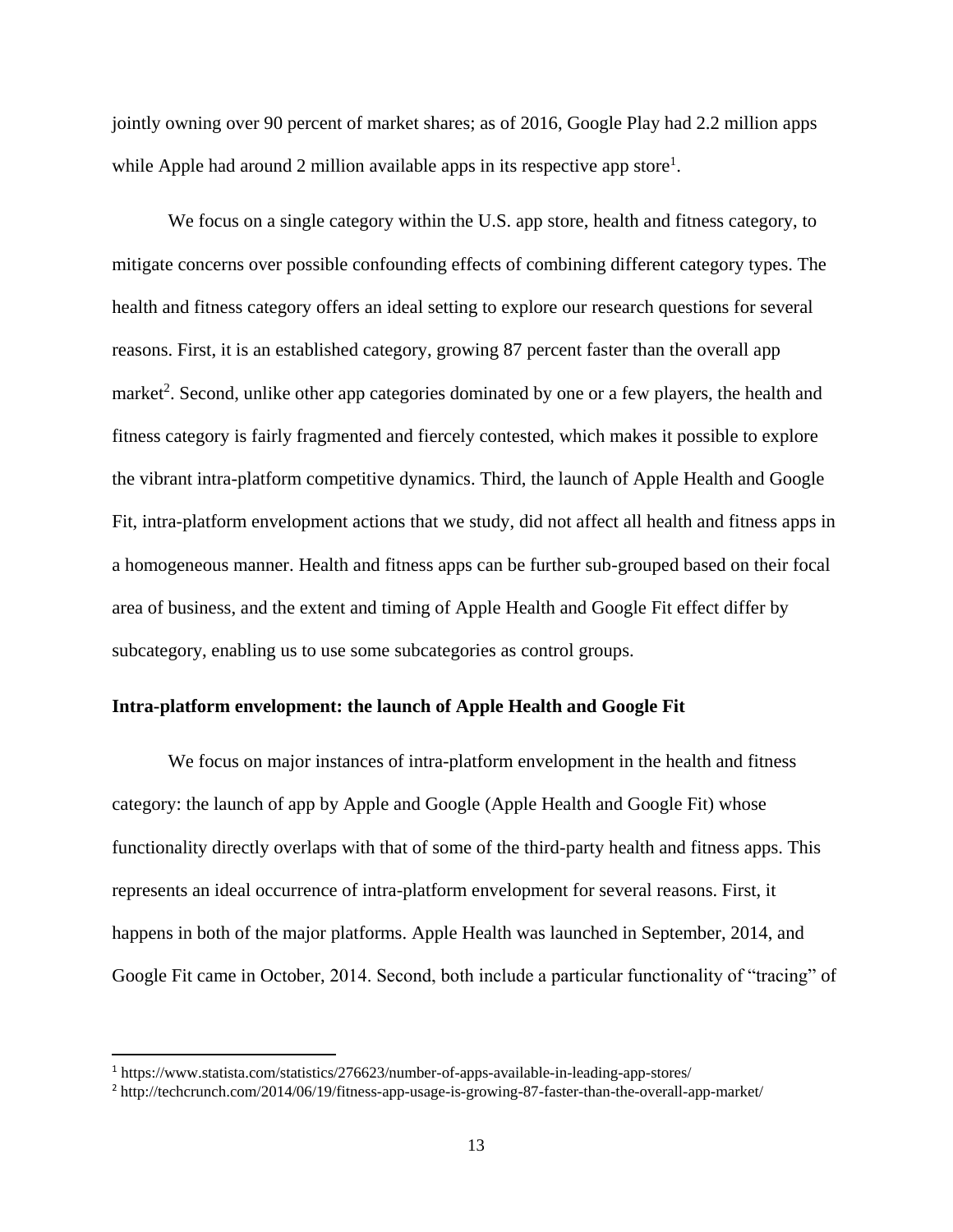health and fitness data, which is already offered by the health and fitness apps made by independent developers. The new offerings by Apple and Google can work as a stand-alone app, thus potentially acting as a substitute to third-party apps in their respective platforms. That is, consumers can store, record, and keep track of a range of health and fitness related data by directly using Apple Health and Google Fit even without third-party apps. Third, this phenomenon also well shows the subtlety of intra-platform envelopment, when the platform owner attempts against its complementors: co-existence of competition and cooperation. Despite the potential for presenting a substituting threat stemming from the fact that Apple Health and Google Fit can work alone without the support from third-party apps, Apple and Google alike also released APIs to encourage their independent developers to link to and interact with Apple Health and Google Fit. APIs are a set of routines and tools specifying how the components of a software application should interact; they provide guidance to developers in how to engage with the platform. Apple Health and Google Fit claim to serve as a central hub, in which consumers can store, manage, and connect health and fitness related data with ease, a vision that can be truly viable when a wider variety of third-party apps connect to Apple Health and Google Fit and import and export their data to and from Apple Health and Google Fit. As such, the success of Apple Health and Google Fit hinges on the active participation and engagement of third-party apps, and APIs are intended to help those complementary products to better leverage any service or offering presented in Apple Health and Google Fit. This tension in the platform ownercomplementor relationship stresses the difference between intra-platform envelopment and interplatform counterpart. The platform owner that attempts intra-platform envelopment has to be aware of and careful with the effect that such action may have in the overall ecosystem of independent developers that it relies on.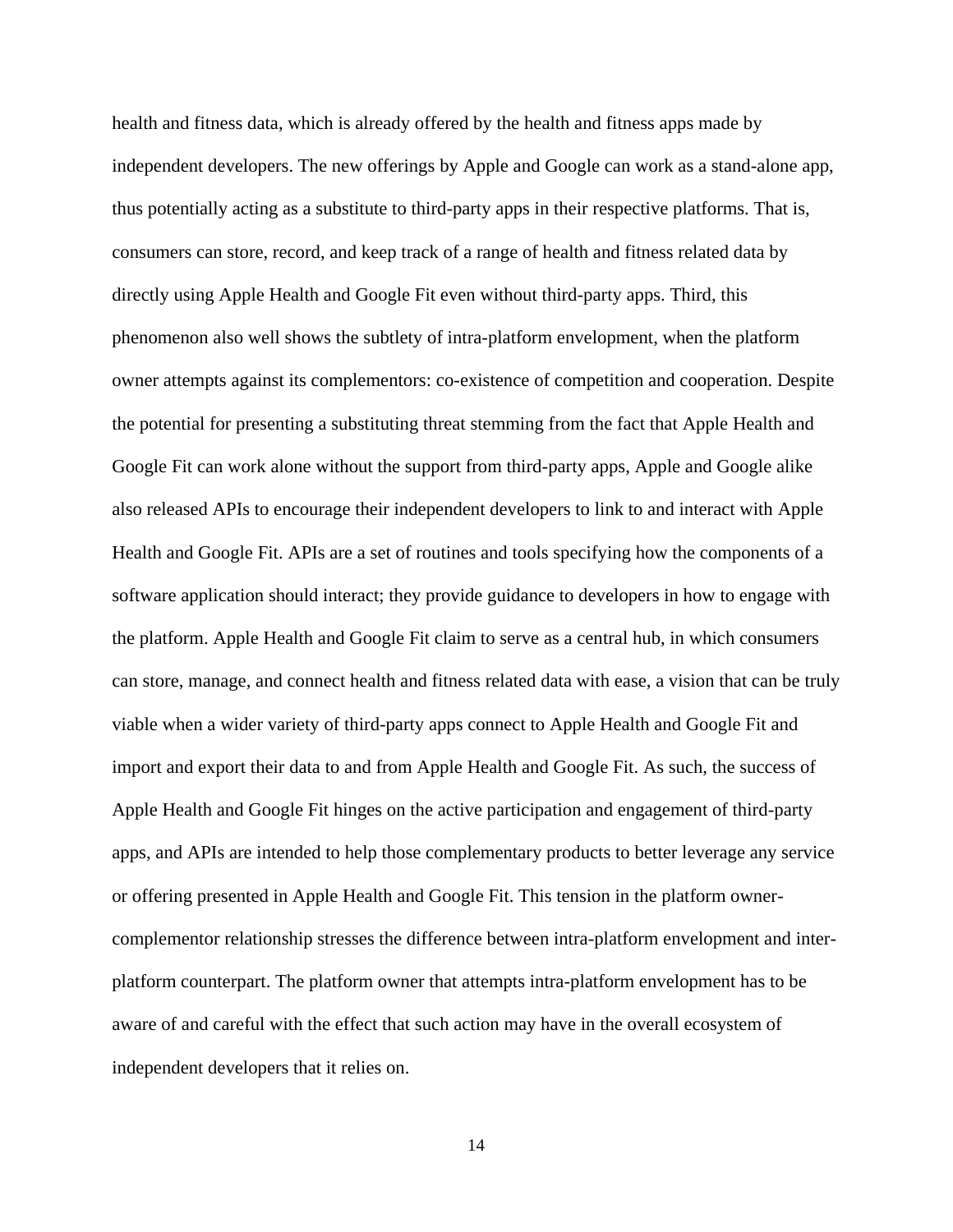Qualitative evidence, which we gathered from interviews with industry participants and experts as well as business press, hints competing perspectives on the impact of Apple Health and Google Fit on their platform complementors. These indicate the complexities and subtleties surrounding intra-platform envelopment. Table 1 contains quotes that we excerpted from qualitative accounts that illustrate both cooperative and competitive aspects of Apple and Google offerings. These unsettled perspectives further call for a systematic investigation on this topic with a large, quantitative dataset.

– Insert Table 1 here –

#### **Types of the apps that are affected by intra-platform envelopment**

The apps in the health and fitness category can be further categorized into subcategories, based upon their primary focus. We distinguish nine subcategories: running/walking/cycling; physical workouts/training; food/nutrition; sleep; women's health; hydration; medical; body measurements; and others – see Table 2 for a brief description of each subcategory. To identify these subcategories, we follow the classifications used by the app stores, those used by several mobile analytic companies, and insights from a series of iterative discussions with industry experts. We then coded our data assigning each app to the corresponding subcategory. We checked for the accuracy of the classification by drawing a random sample of apps and having a research assistant to do the same job – inter-rater reliability of the classification was over 86 percent.

#### – Insert Table 2 here –

The impact of Apple Health and Google Fit varies by subcategory. For instance, in their initial release, both Apple Health and Google Fit offered the tracking functionality for running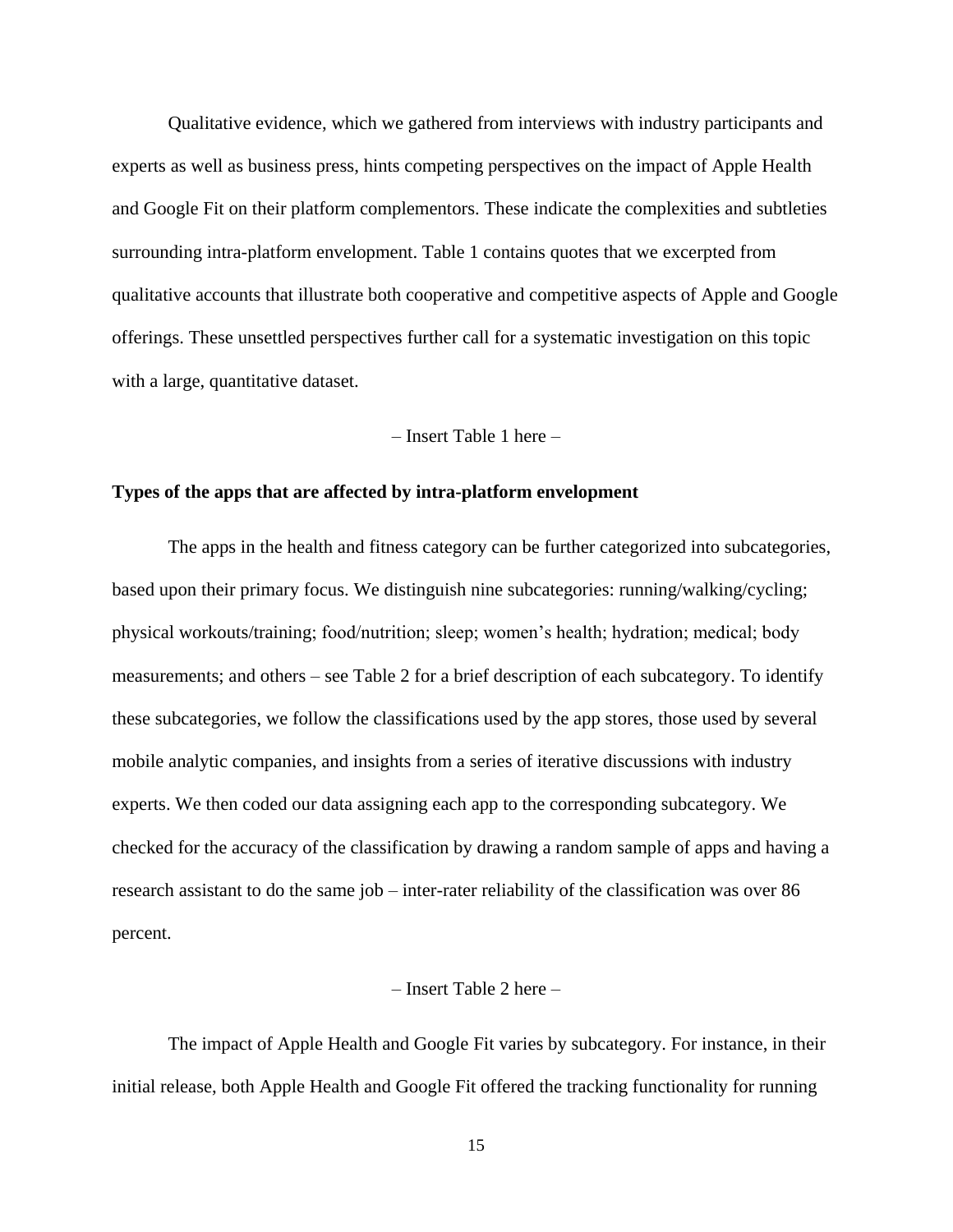activities, thereby directly affecting running apps. In contrast, Apple Health and Google Fit did not include a tracking feature for women's health related activities (e.g., keep track of fertility or ovulation cycle), and therefore, those women health apps were not affected in their initial release. Exploiting this fact that the envelopment effect of Apple Health and Google Fit varies by subcategory, we construct a dataset composed of apps whose focal subcategory experienced envelopment by the platform owner, and those unaffected apps whose primal subcategory was not affected– see Table 3 for the details.

– Insert Table 3 here –

#### **Data sources**

*Quantitative dataset.* We use a large, self-collected dataset to explore the impact of intraplatform envelopment. Our dataset combines the hand-constructed data on health and fitness app and developer characteristics, with the commercial data on app downloads to measure the extent of app demand. Our data comes from three different sources. First, data on app downloads was purchased from a specialized mobile analytic company, *Apptopia,* which tracks and analyzes the mobile app industry. Both Apple iOS and Google Play do not publicly disclose the sales and downloads of their app stores, but instead, they provide ranking data based on the number of downloads. Prior studies have used ranking data as a proxy for app performance (Carare, 2012; Yin, Davis, and Muzyrya, 2014). Although ranking is a reasonable proxy to infer a focal app's demand and market performance, it is by no means a perfect measure. For example, performance gap between the  $1<sup>st</sup>$  ranked and  $2<sup>nd</sup>$  ranked app is not likely to be the same as the gap between the  $100<sup>th</sup>$  ranked and the  $101<sup>st</sup>$  ranked app. Yet, such difference is treated as equal in an analysis based on ranking data. In this sense, a few scholars (Carare, 2012; Garg and Telang, 2013; Ghose and Han, 2014) have even tried to model the number of downloads from publicly available data.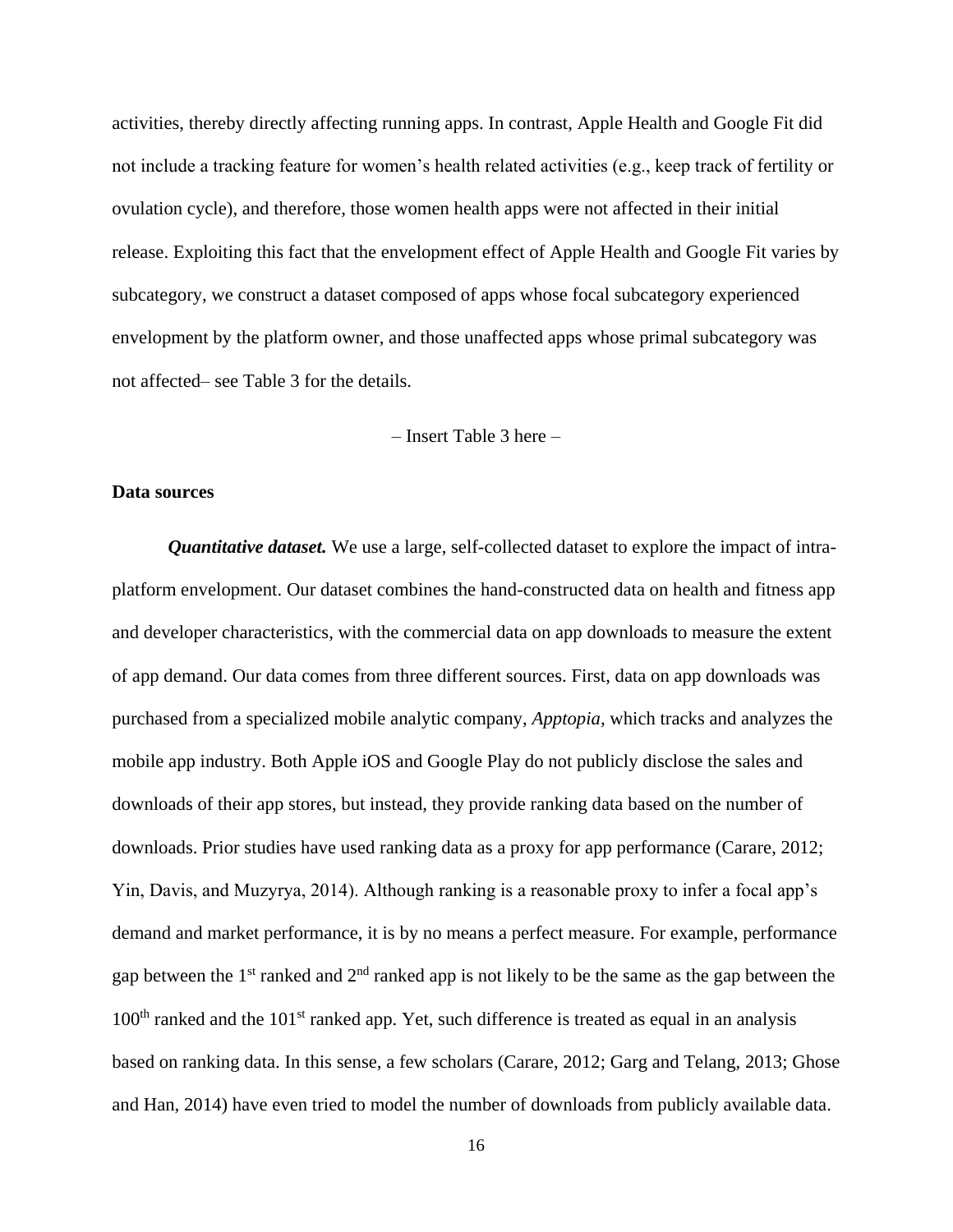However, such modeling is also dependent upon ranking data and covers only top ranked apps (e.g., top 200), thereby failing to fully capture the dynamics of the app market (Carare, 2012). To overcome these limitations, we use raw data of app downloads estimated from a respected industry source, which we had acquired access to through months of negotiations and discussions. In addition to app downloads data, we also collected app metadata directly from Apple and Google app stores, and two other mobile analytic sites (*AppAnnie* and *SensorTower).* 

Our dataset contains the top 600 health and fitness apps and the top 1,500 health and fitness apps in Google Play and Apple iOS app stores respectively for the periods of July 1, 2014 to December 31, 2015. "Top apps" are measured by the number of downloads, and top 600 and top 1,500 represents the total number of apps that *Apptopia* tracked, which therefore mitigates the concern of selection bias on our part. Our collected data starts before the actual Apple Health and Google Fit release dates in order to make before-and-after intra-platform envelopment comparisons. Some apps were removed from the app stores during the data collection period; when that happens, the platform owner also removes all the historical data related to those apps – We therefore excluded those apps with missing information from our sample. To make the before-and-after comparisons more valid, we restricted our sample to those apps released before July 1, 2014. Our final sample consists of 1,305 apps and 93,960 observations at the app-week level in Google Play, and 3,696 apps and 236,544 observations at the app-week level in Apple iOS app store.

*Qualitative dataset.* As a supplementary analysis, we conducted more than 20 semistructured interviews with industry participants, industry experts, and other platform scholars in order to understand the nature and dynamics of mobile platform markets and to validate our findings. These qualitative accounts are important, in that much of the phenomenon in this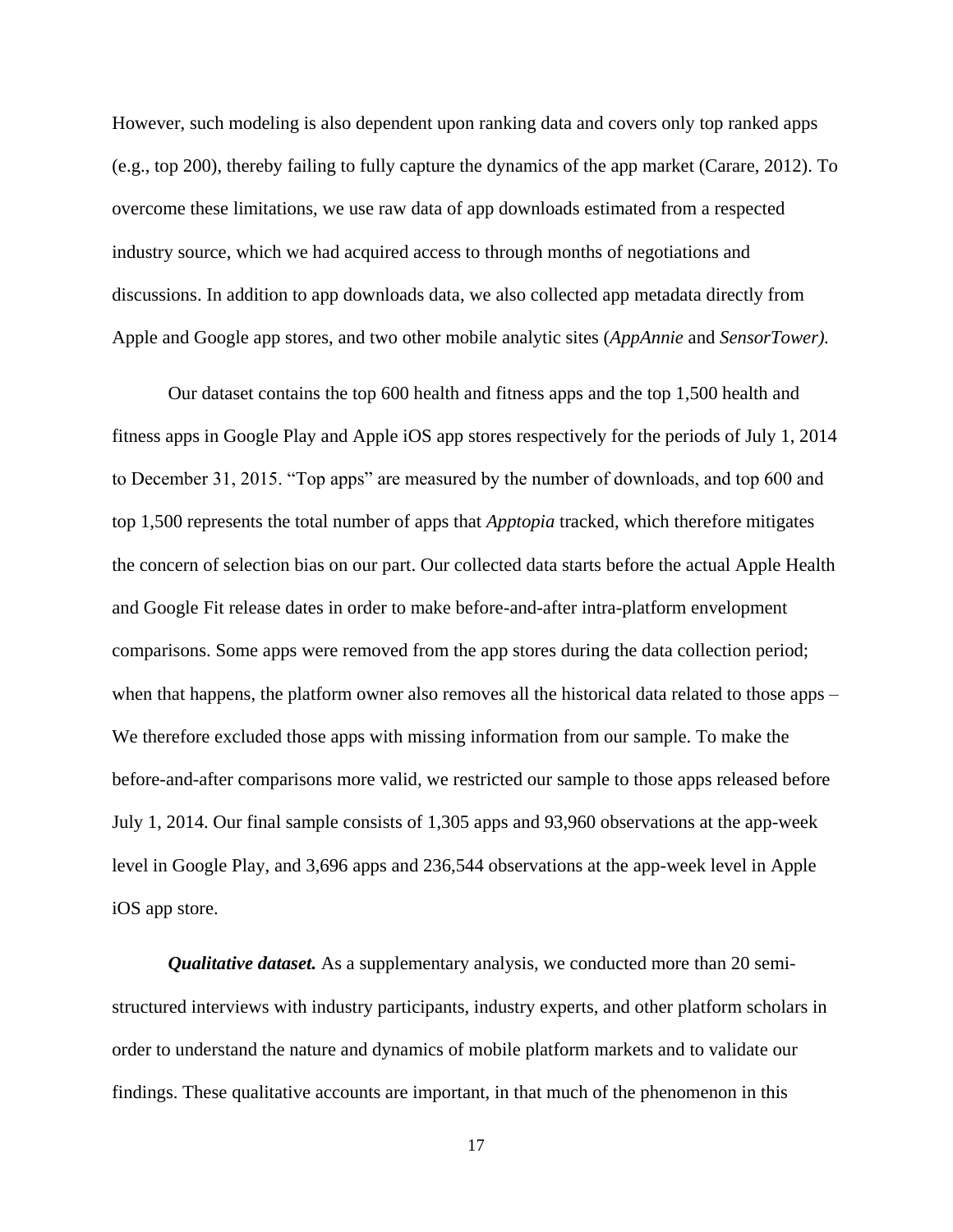market is fast-paced and rapidly emerging, and therefore, it is crucial to use qualitative evidence to triangulate and confirm our analysis.

#### **Variables**

*Dependent variable.* We use the number of downloads as our dependent variable. As mobile platform markets are very skewed with long-tailed distribution, downloads are also positively skewed. We took the natural logarithm to address the skew in the distribution of this variable.

*Independent variables. Affected group.* We examine the effect of intra-platform envelopment by comparing the apps whose focal subcategory was affected by the platform owner's intra-platform envelopment with those which was not. As shown in Table 3 above, the apps whose primal subcategory within the health and fitness category falls in the affected subcategories by intra-platform envelopment takes the value of one, while zero if not.

*After intra-platform envelopment.* Apple Health came in September, 2014 and Google Fit did in October, 2014. To exploit differences between before-and-after the launch of Apple Health and Google Fit, we set the value of zero for the weeks before intra-platform envelopment, and one for the weeks after envelopment occurred. To arrive at our variable of interest, *affected group after intra-platform envelopment,* we interact this variable *after intra-platform envelopment* with the above indicator variable of *affected group.* 

In order to address any unobservable differences inherent in app-specific characteristics, we employ app-level fixed effects. Also, we include weekly dummies to account for any macro or time-trend differences. We did not include any time-varying app and app-developer level control variables, because most of these time-varying variables can be an endogenous outcome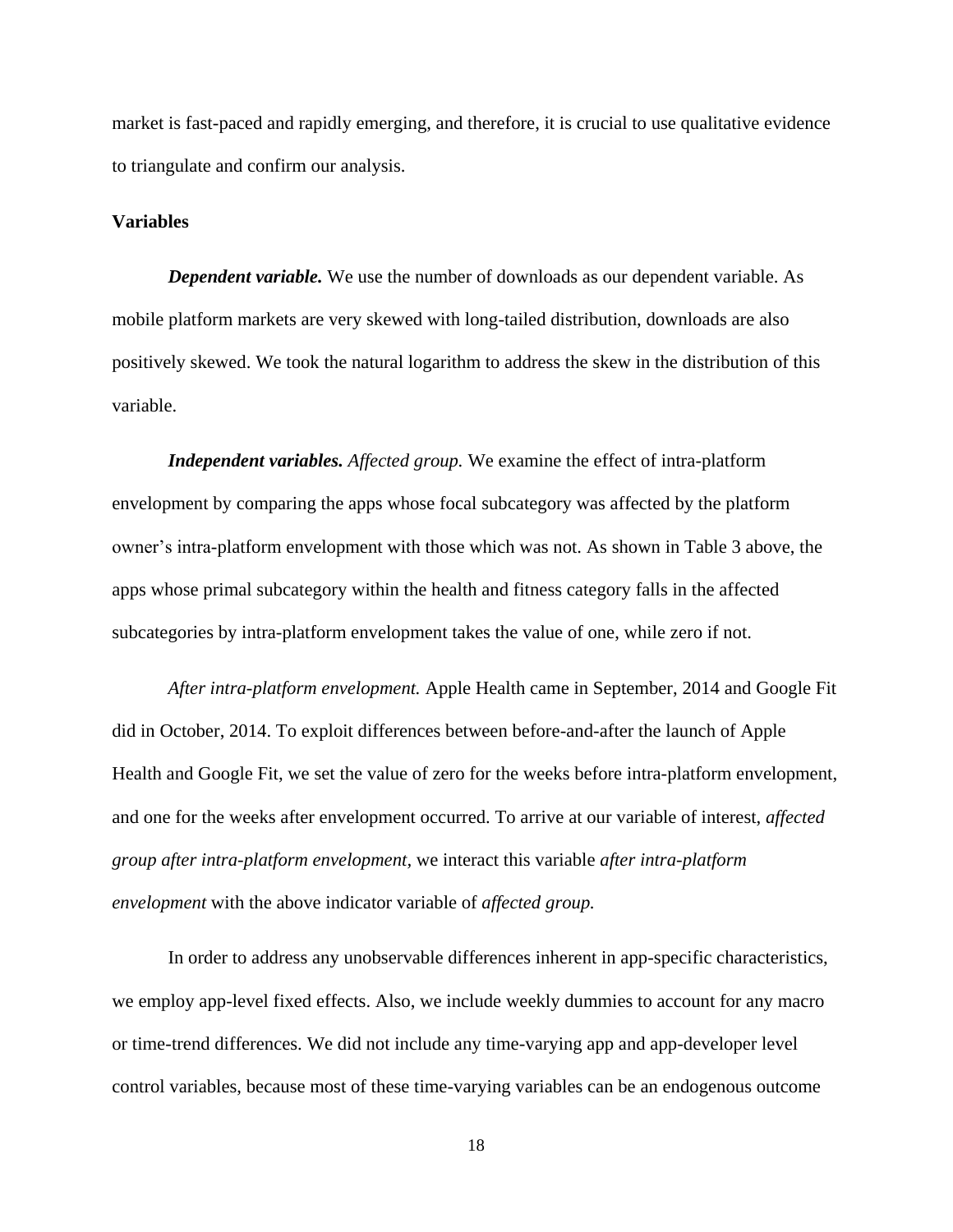of intra-platform envelopment (e.g., bad control problems as illustrated in Angrist and Pischke (2008)). Please refer to Table 4 for descriptive statistics for main variables.

– Insert Table 4 here –

#### **Methodology**

We use a difference-in-differences approach, taking advantage of the unaffected subcategories that can act as control groups, together with fixed-effects at the app level and at the platform-week level in order to control for any unobserved app-specific and platform-weekspecific differences. Below is our main specification of interest, where *i* denotes app, *j* denotes subcategory, *k* denotes Apple iOS app store, *z* denotes Google Play app store, and *t* denotes time (weeks). The variables that are constant within observations (e.g., variables of *affected group,* or *after intra-platform envelopment)* are not included in the model, as they are absorbed by fixedeffects.

*Log (Downloadsijt)* = f (ε*ijt;*  $\alpha$ *i* + β<sub>kt</sub> + λ<sub>*zt*</sub> + δ *Affected group<sub>ij</sub>\*After <i>intra-platform envelopmentijt*)

#### **RESULTS**

#### **Main results**

Model 1 in Table 5 shows the result for the combined data from Apple iOS and Google Play app stores. The coefficient estimate of *affected group after intra-platform envelopment*  suggests that the envelopment effect is negative and significant in the context of pooled data for both stores, lending support to Hypothesis 1. The applications affected by intra-platform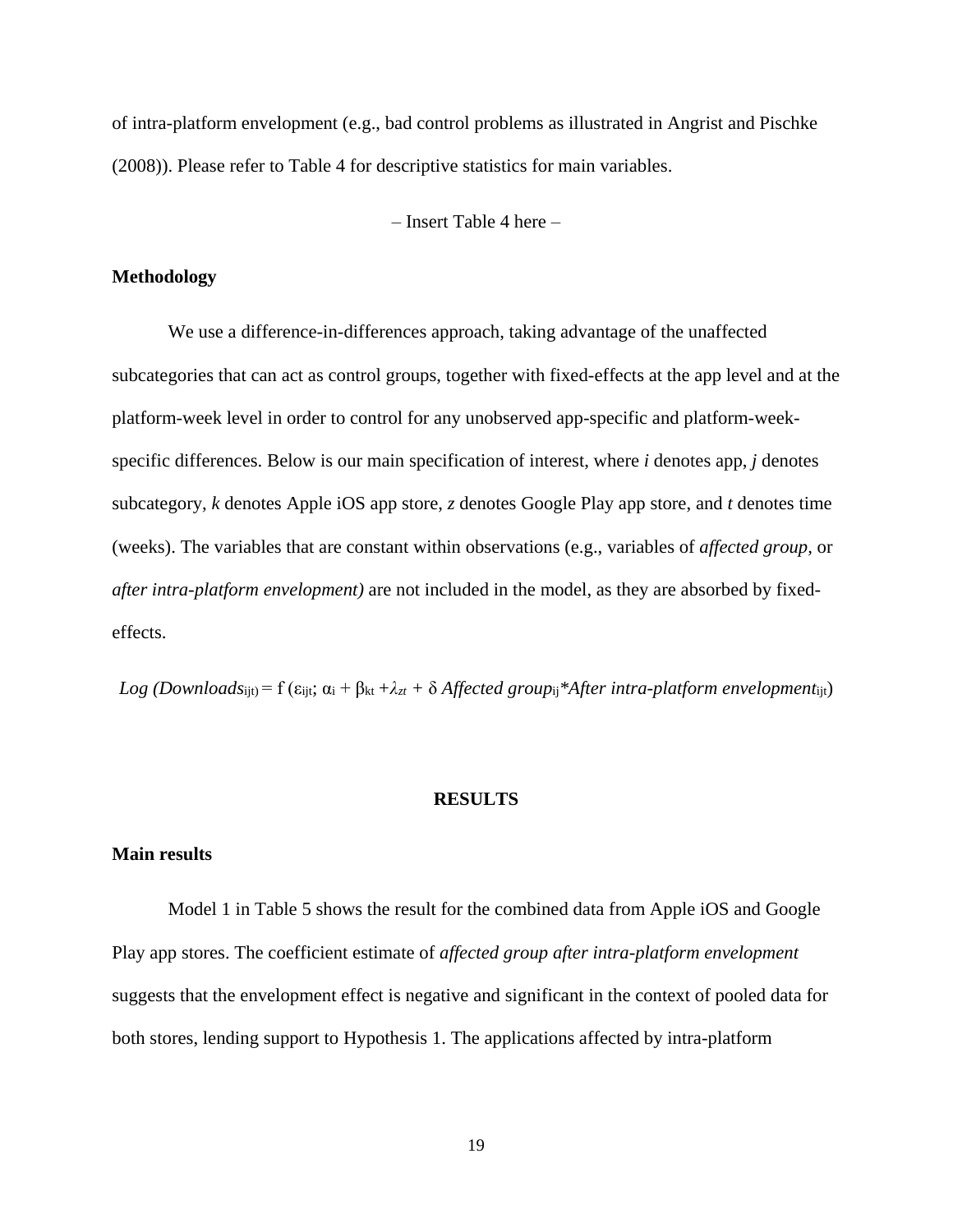envelopment experience a decrease in downloads by 12 percent, compared to those apps that are unaffected by the platform owner move.

– Insert Table 5 here –

#### **Heterogeneous effects and mechanisms**

In order to further unpack intra-platform envelopment and explore the underlying mechanisms, we investigate several factors that can intervene in the process of intra-platform envelopment.

*Platform governance (degree of openness): Apple vs. Google.* We explore whether and how different types of platform governance drive heterogeneity in the process of intra-platform envelopment. Platform governance, in particular degree of openness, is known to directly affect the participation and engagement of platform complementors (Boudreau, 2008, 2010; Economides & Katsamakas, 2006; West, 2003).

Google and Apple are known to have a very different approach in regards to platform openness; Google Play is considered to pursue a more open and less controlling platform governance policy than Apple. Such differences are also reflected in the instances of their intraplatform envelopment, that is, Apple Health and Google Fit release in their respective app ecosystems. While the basic contents, functionalities, and characteristics of Apple Health and Google Fit are similar, there are important differences in how each company implemented it in their app store. Apple Health came as pre-installed in all new iPhones, and for existing iPhones, it was automatically installed (without requiring user permission) when a user upgraded the operating system in his/her smartphone. Google Fit, in contrast, was not pre-installed in Android devices, and required a manual download for those users that wanted to have it. That is, users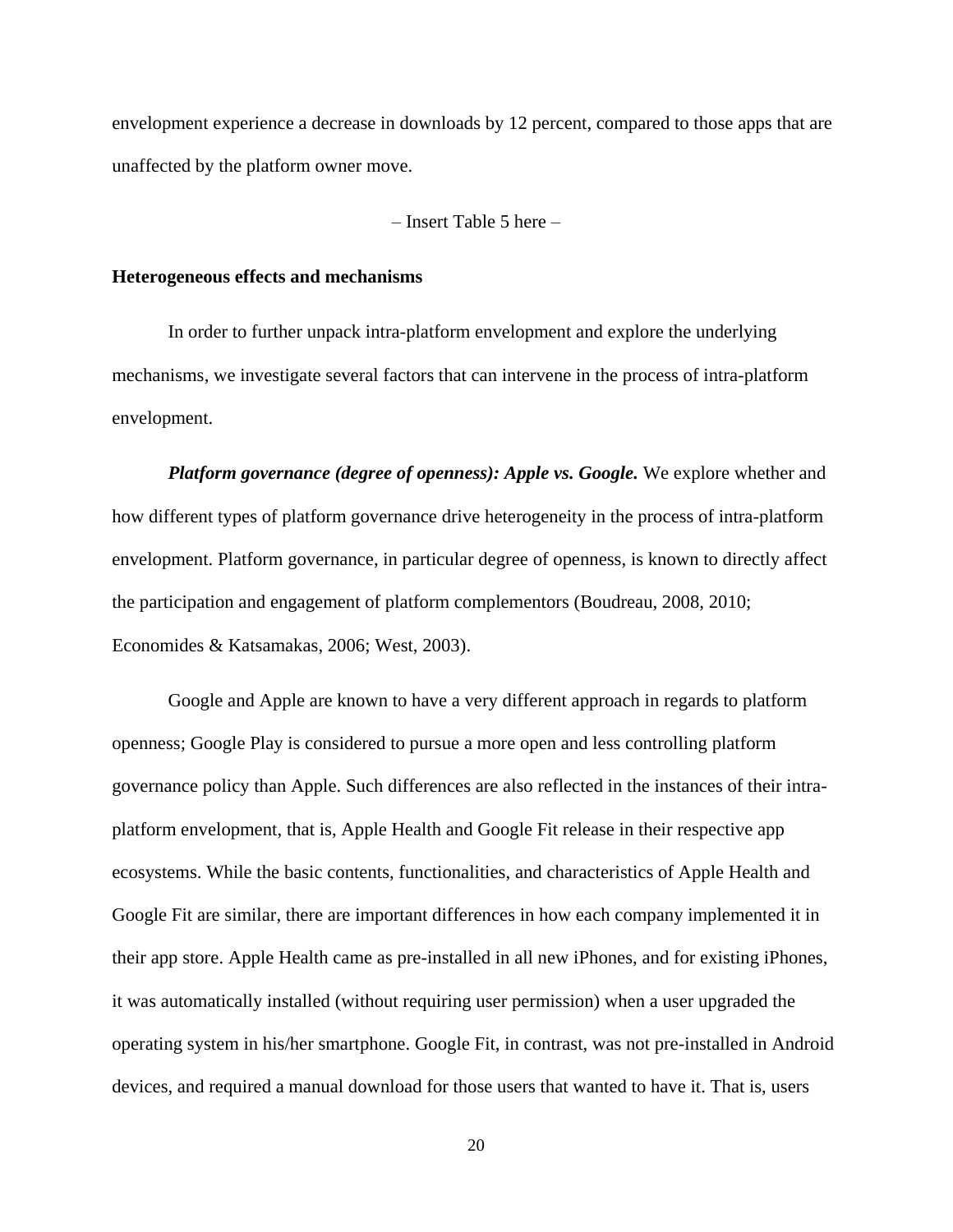had to go to Google Play app store, search for the app, and install it in their smartphone. Moreover, Apple and Google had a different approach when it comes to offering APIs for their released apps of Apple Health and Google Fit. Consistent with their different perspectives on openness, Google provided more options and flexibility for third-party developers, whereas APIs related to Apple Health were more restrictive and offered less discretion to independent developers. For instance, Google Fit is composed of three different APIs, which enable independent developers to mix and match to their interests, while Apple Health APIs are distributed in a rather standardized and monolithic way – see Table 6 for detailed information about the different governance approach of these two companies, which we gathered from interviews with industry experts and business press analysis.

### – Insert Table 6 here –

Given these important considerations, we expect the differences in openness and platform governance between Apple and Google to result in heterogeneity in the effect of intra-platform envelopment when comparing across platforms. Therefore, we run separate models to account for such important differences.

*Apple iOS app store.* Model 2 in Table 5 shows that in the case of Apple iOS, the effect of intra-platform envelopment is negative; the apps affected by the introduction of Apple Health experience a decrease in downloads by 32 percent, compared to unaffected apps.

*Google Play app store.* A similar envelopment action leads to the opposite effect in Google Play app store, as indicated by Model 3 in Table 5. The coefficient estimate of *affected group after intra-platform envelopment* is positive and significant, implying that the introduction of Google Fit has a positive effect on those apps affected by Google's intra-platform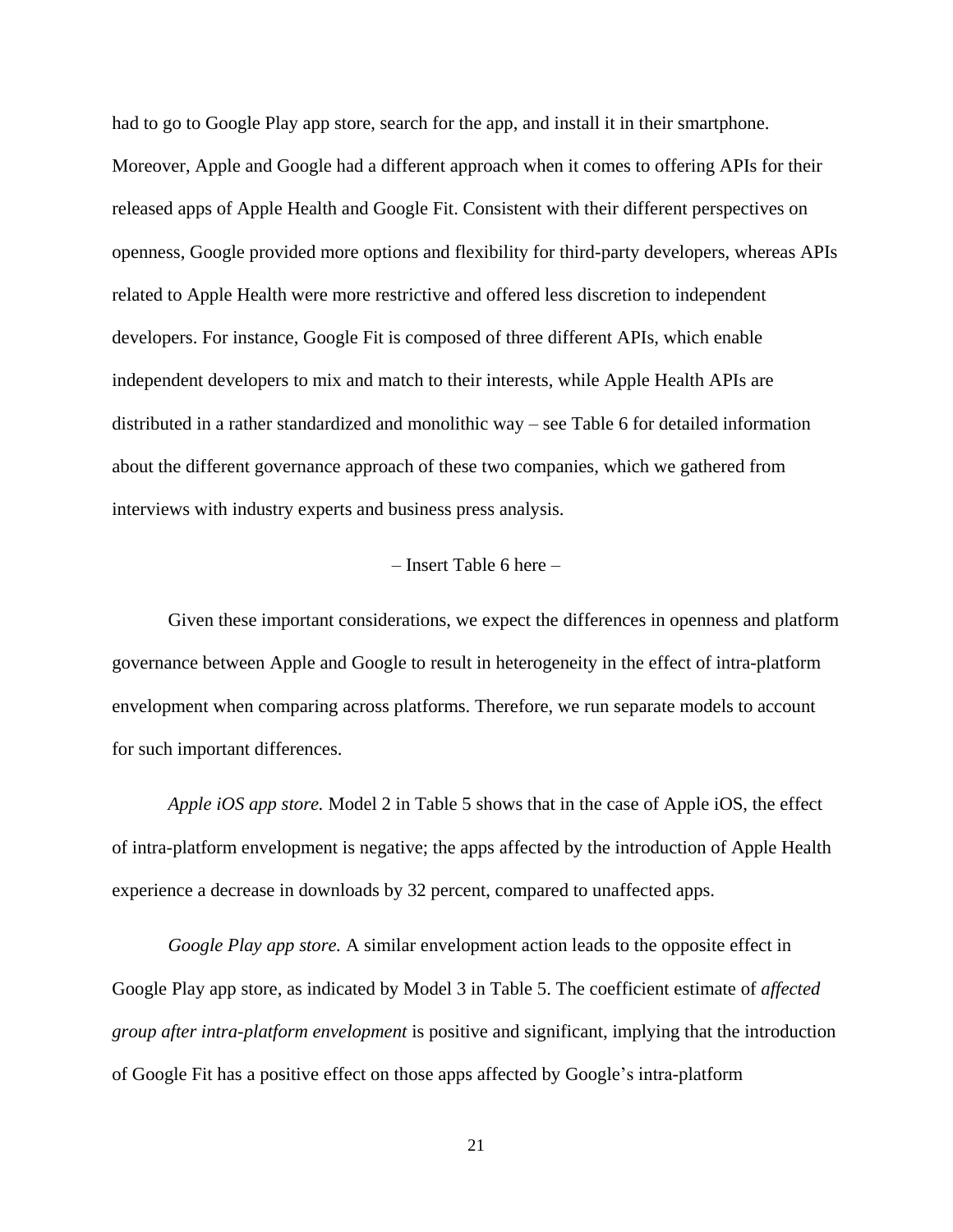envelopment. These apps experience an increase in downloads by 35 percent, compared to unaffected apps.

These opposite effects suggest found in the Apple and Google app stores suggest that the effect of intra-platform envelopment is highly contingent upon platform-specific characteristics, in particular the governance structure of each platform and how the specific intra-platform envelopment action is implemented. The way that Google Fit was implemented – giving more discretion and flexibility to platform complementors to leverage the APIs and placing the platform owner app in a levelled-playing ground with others by requiring a manual download – appears to have suppressed the competitive effect. The more open and complementor-friendly governance structure of Google Play app store seems to have produced positive spillover effects that trumped over competitive effects. The case of Apple Health, in contrast, suggests that competitive effects can be strengthened when the platform owner implements more controlling and restrictive governance policies.

*App-specific characteristics.* We further explore the platform-specific differences suggested by the previous analyses, by running separate models for each platform, in which we investigate some of the important app-specific characteristics, such as pricing decisions and existence of in-app purchases capabilities. Our analyses attempt to determine if these differences are associated with heterogeneous effects in the case of intra-platform envelopment.

*Price mechanisms – free vs. paid apps.* One of the most important decisions developers in mobile platform markets have to make is how much to charge for their apps. Given that thousands of apps already exist and more keep constantly coming into (and out of) the market due to low barriers to enter (Boudreau, 2012), consumers' willingness to pay is likely to be low. Distributing products for free has actually become prevalent in mobile platform markets. Free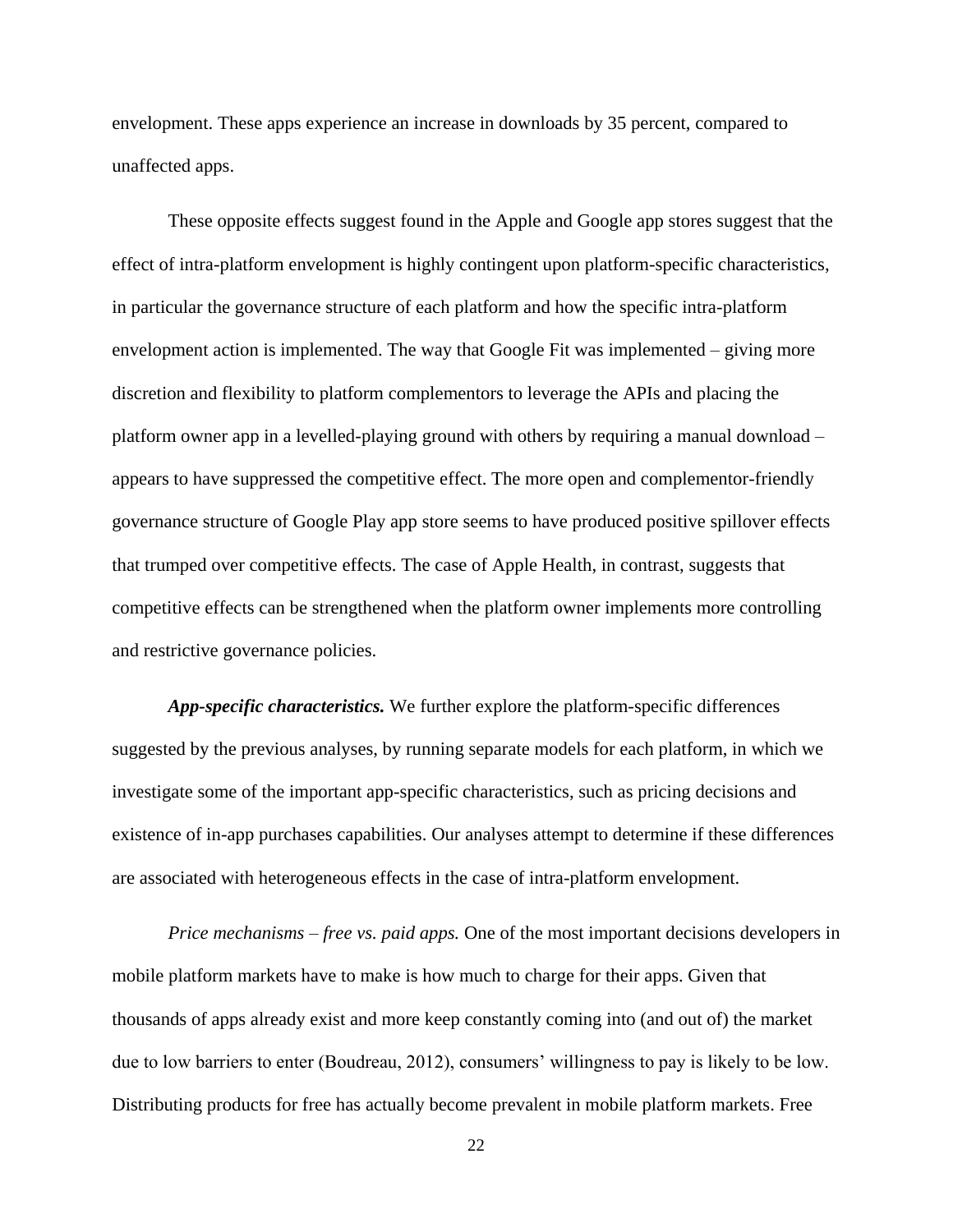apps account for nearly 90 percent of the total mobile app store downloads<sup>3</sup>. The variable *app price* takes a value of zero if the app is offered for free, while it becomes one for paid apps.

*Apple iOS app store.* Model 2 in Table 7 shows how the effect of intra-platform envelopment differs by price mechanisms. The difference in performance between free and paid apps is of borderline significance ( $p=0.08$ ), which indicates that the negative impact from the platform owner's envelopment does not appear to be mitigated by pricing. That is, the performance of all third-party apps affected by intra-platform envelopment, regardless of pricing, appear to be reduced by the offerings of the platform owner.

*Google Play app store.* Model 2 in Table 8 shows that the positive impact of Google Fit on the affected apps is enhanced for the case of free apps, while the coefficient for paid apps becomes insignificant. This is likely to be related to the fact that free apps tend to be simpler and stripped of advanced functionality, and thus can benefit greatly by the functionality offered by Google Fit which they can now connect to. Paid apps, in contrast, tend to be more function-rich and therefore are less likely to gain much in functionality by connecting to Google Fit.

*In-app purchase option – apps with basic features vs. apps with advanced features.* App developers' revenue not only comes from charging for the product. App developers can also earn revenue by providing in-app purchase options, which allow consumers to access additional features, contents and resources that make the app experience richer. Often, in-app purchases are used *in lieu of* an upfront charge for the app (price  $> 0$ ). Hence, apps with in-app purchase capabilities tend to be more feature-rich than those without that capability.

 $\overline{a}$ 

<sup>3</sup> http://www.gartner.com/newsroom/id/2153215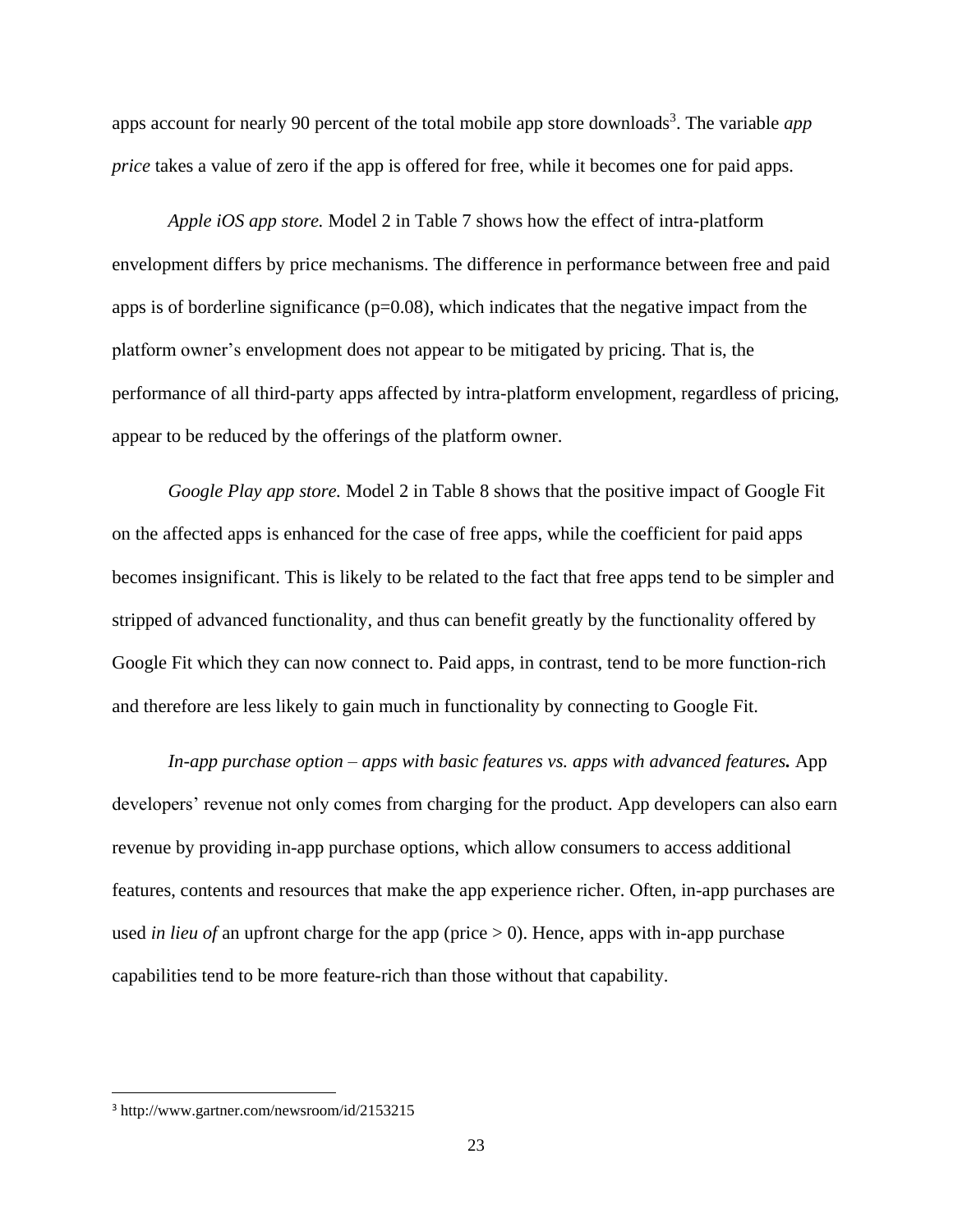Approximately, 76 percent of U.S. iPhone app revenue comes from in-app purchases as of 2013<sup>4</sup> , which suggests that in-app purchases have become a major revenue source in this market. The variable *in-app purchase options* take a value of one, if the app offers in-app purchases while it becomes zero for the apps without in-app purchases.

*Apple iOS app store.* As shown in Model 3 in Table 7, the negative effect of the Apple Health platform envelopment on the affected apps appears to be mitigated to some extent for those apps that have in-app purchase capability (the coefficient becomes statistically insignificant). In contrast, for those apps that do not have in-app purchase capability – more basic apps – the negative effect of intra-platform envelopment remains significant.

*Google Play app store.* Model 3 in Table 8 shows that *in-app purchases* moderate the effect of the Google Fit intra-platform envelopment on the affected apps (p=0.05). Apps that do not have in-app purchase capability seem to benefit more from the launch of Google Fit, while the effect becomes statistically insignificant for those apps that have in-app purchase capabilities, thus already providing feature-rich experiences to consumers.

[Note to Platform Strategy Research Symposium 2017 reviewers: we are currently exploring the effects of other app-specific or developer-specific characteristics to further unpack intra-platform envelopment. The final results are not available yet and thus are not included in this version, but, the completed paper is expected to include those aspects as well].

– Insert Table 7 here –

 $\overline{\phantom{a}}$ 

<sup>4</sup> https://techcrunch.com/2013/03/28/in-app-purchase-revenue-hits-record-high-accounts-for-76-of-u-s-iphone-apprevenue-90-in-asian-markets/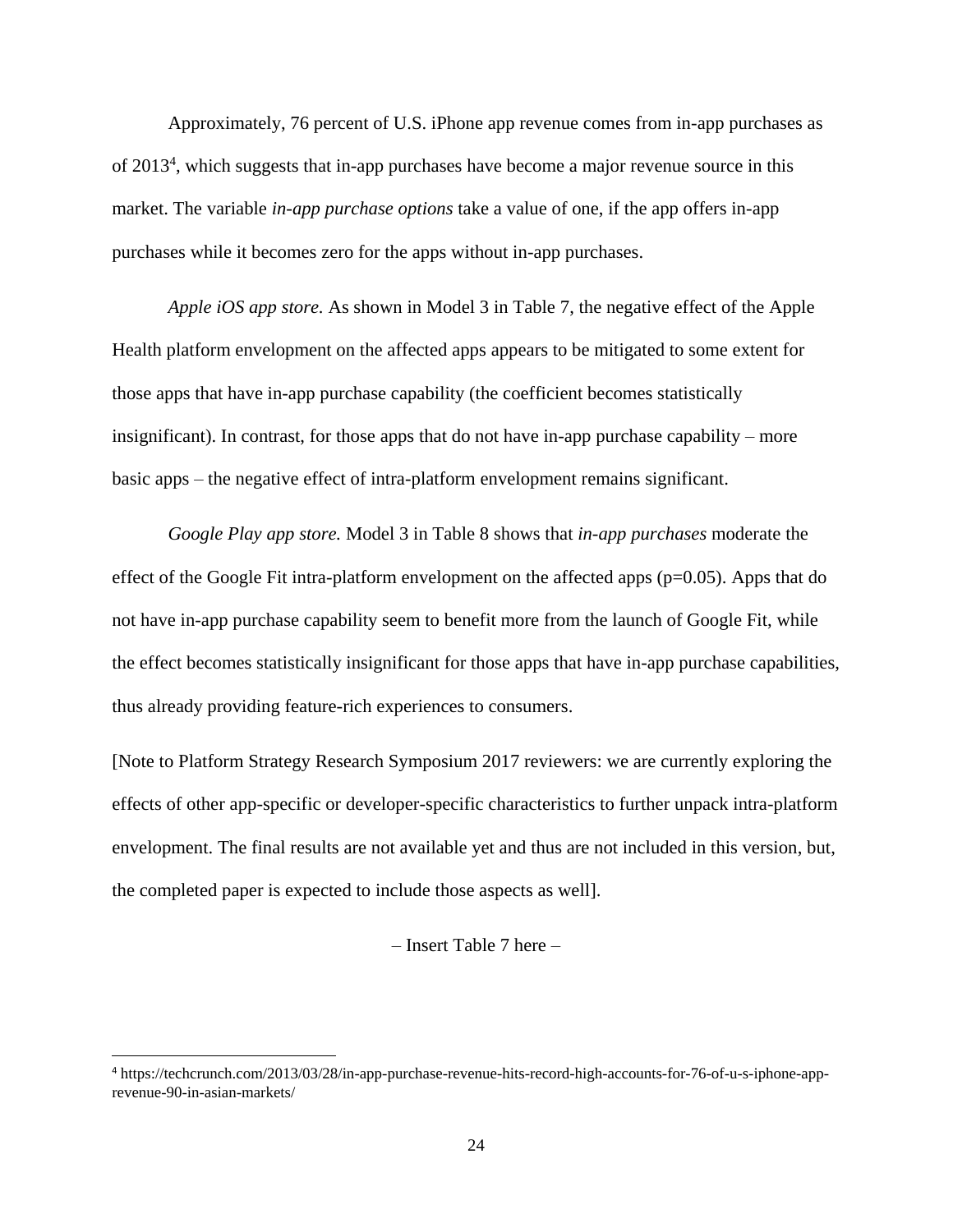– Insert Table 8 here –

#### **DISCUSSIONS AND CONCLUSIONS**

The present paper is one of the few first studies to conceptualize the nuanced competitive and collaborative tension that exists in the relationship between a platform owner and its complementors – a coopetitive relationship. We focus on the effect of intra-platform envelopment on platform complementors and we empirically test hypotheses with a large, handcollected dataset. We see our primary contribution to the platform literature, which has so far primarily focused on inter-platform competition (Eisenmann *et al*., 2006; Gawer and Cusumano, 2002; Selander, Henfridsson, and Svahn, 2013), while paying less attention to intra-platform dynamics. Thus, extant literature on platforms typically stresses only the one aspect of the owner-complementor relationship, that is, the complementary or cooperative aspect. However, as our study shows, platform owners not only compete with other platforms but can also compete with their own complementors by launching products that overlap with the functionality of complementor products. By focusing on these intra-platform envelopment actions, we extend the notion of platform envelopment used in platform-to-platform competition, and thus open new avenues for research. Considering the unique characteristics of platform markets, in which the owner and complementors of a focal platform are closely dependent upon each other, the consequences of intra-platform envelopment are complex and nuanced. We expect intra-platform envelopment to take the form of a partial overlap of the complementor features, as opposed to a full overlap of those functionalities, since platform owners must be careful not to annihilate the complementor ecosystem they need to succeed. Moreover, we expect envelopment not to be uniform all across platforms, but instead vary according to specific characteristics of the different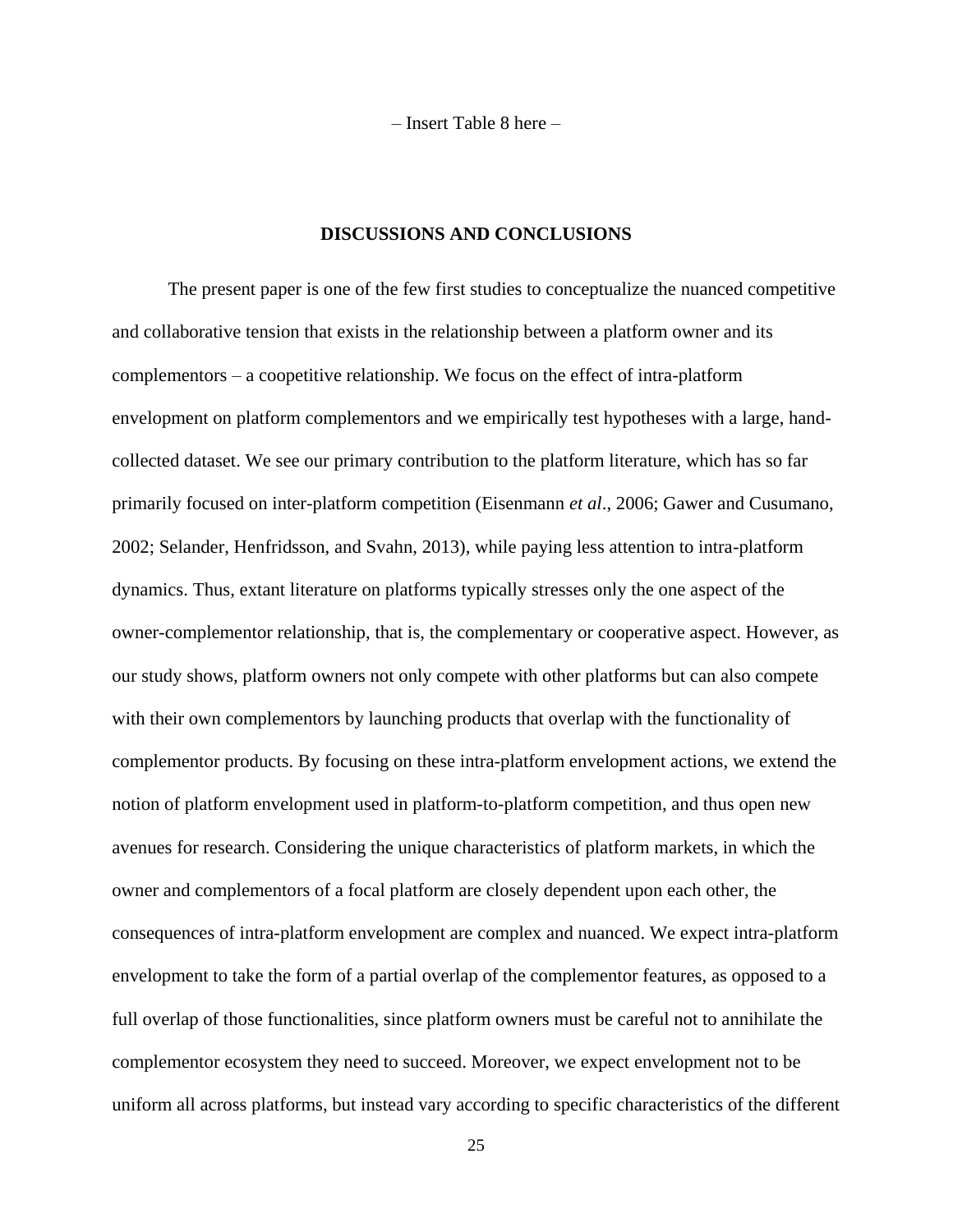platforms. As shown in our analyses, a similar intra-platform envelopment action can bring about effects that vary with difference in platform governance (openness), and the specific way that envelopment is executed. This stresses the importance of taking a contingent approach when exploring the dynamics within the platform settings.

Our findings suggest that the effect of intra-platform envelopment also varies by appspecific characteristics. This suggest that there is an important role for agency when it comes to how complementors may respond to the challenge of envelopment by the platform owner. Our results point to some strategic levers that complementors can use to mitigate the negative effects (or amplify the positive ones) of intra-platform envelopment. Previous studies on entrepreneurial ecosystems have emphasized the merits and benefits of entrepreneurial ventures to join the entrepreneurial ecosystem. Our paper warns about "the other side of the coin", that is, the risk of envelopment by the platform owner, and provides estimates of the potential effects of such actions, and possible strategies to cope with them. We thus focus on an underexplored topic of entrepreneurial ecosystems enabled by platforms by contributing to the entrepreneurship literature.

Our results also contribute to the coopetition literature, which has tended to explore the competitive-collaborative relationship between competitors by examining similar phenomena but that often starting from the other end: former competitors that decide to collaborate (for instance, the Symbian joint-venture created by smartphone competitors wanting to produce a rich mobile operating system). In the case of intra-platform envelopment, the directionality is opposite: collaborators (platform owner and complementors) suddenly become competitors due to the envelopment action by the owner.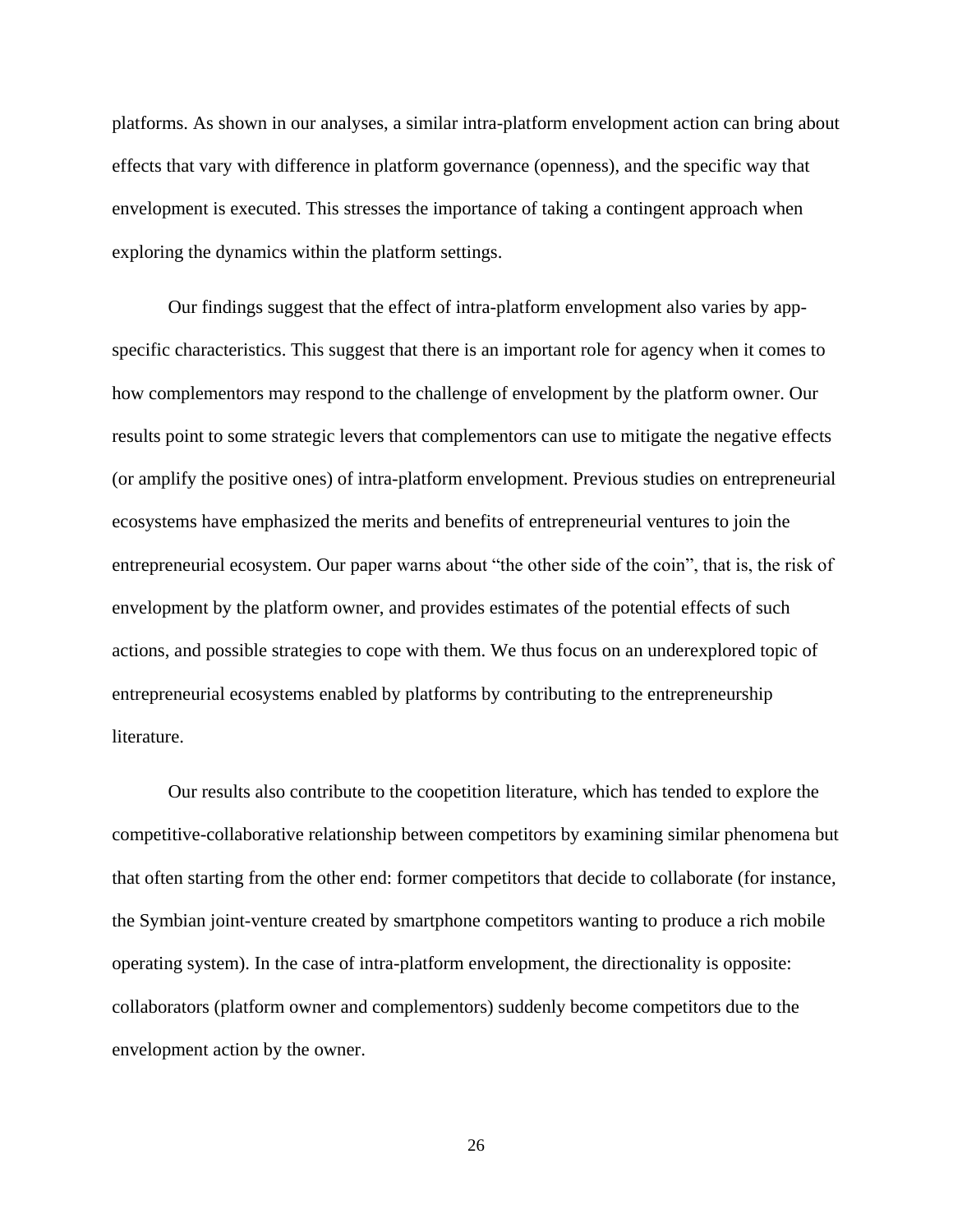However, this paper has also some limitations. First, the study is based on a single context: health and fitness apps in mobile platform markets. Even though it is an established category that has experienced fast growth and attracted the attention of both platform owners and policy makers (e.g., the emergence of mobile health initiatives), caution is needed in claiming generalizability. Second, we cannot claim causality in our intra-platform envelopment analysis, because there is no guarantee that the decision of the platform owner to embark in envelopment comes in a totally unanticipated manner to the complementors. Although exploring the antecedents of intra-platform envelopment is out of the scope of this paper, there could be different motives behind the decision of the platform owner to launch Apple Health and Google Fit (for instance, which features or subcategories to envelop, which in turn is associated with which complementors are affected and which ones are not). Qualitative evidence that we gathered in Table 1, with unsettled perspectives, hints that the release of Apple Health and Google Fit may have been an exogenous shock in the complementors' market. Indeed, some decisions actually turned out to be random; e.g., the reason why the first release of Apple Health did not include women's health seems to be simply due to the fact that the majority of Apple developers are male and just were not aware of the importance of, say, tracking menstrual cycle or ovulation<sup>5</sup>. Yet, given unresolved, lingering uncertainties, still, we only argue that our study should be considered as an early investigation to delve into the dynamic and heterogeneous consequences of intra-platform envelopment, and we hope that this work would spark future research on this important topic.

 $\overline{a}$ 

<sup>5</sup> http://www.theverge.com/2014/9/25/6844021/apple-promised-an-expansive-health-app-so-why-cant-i-track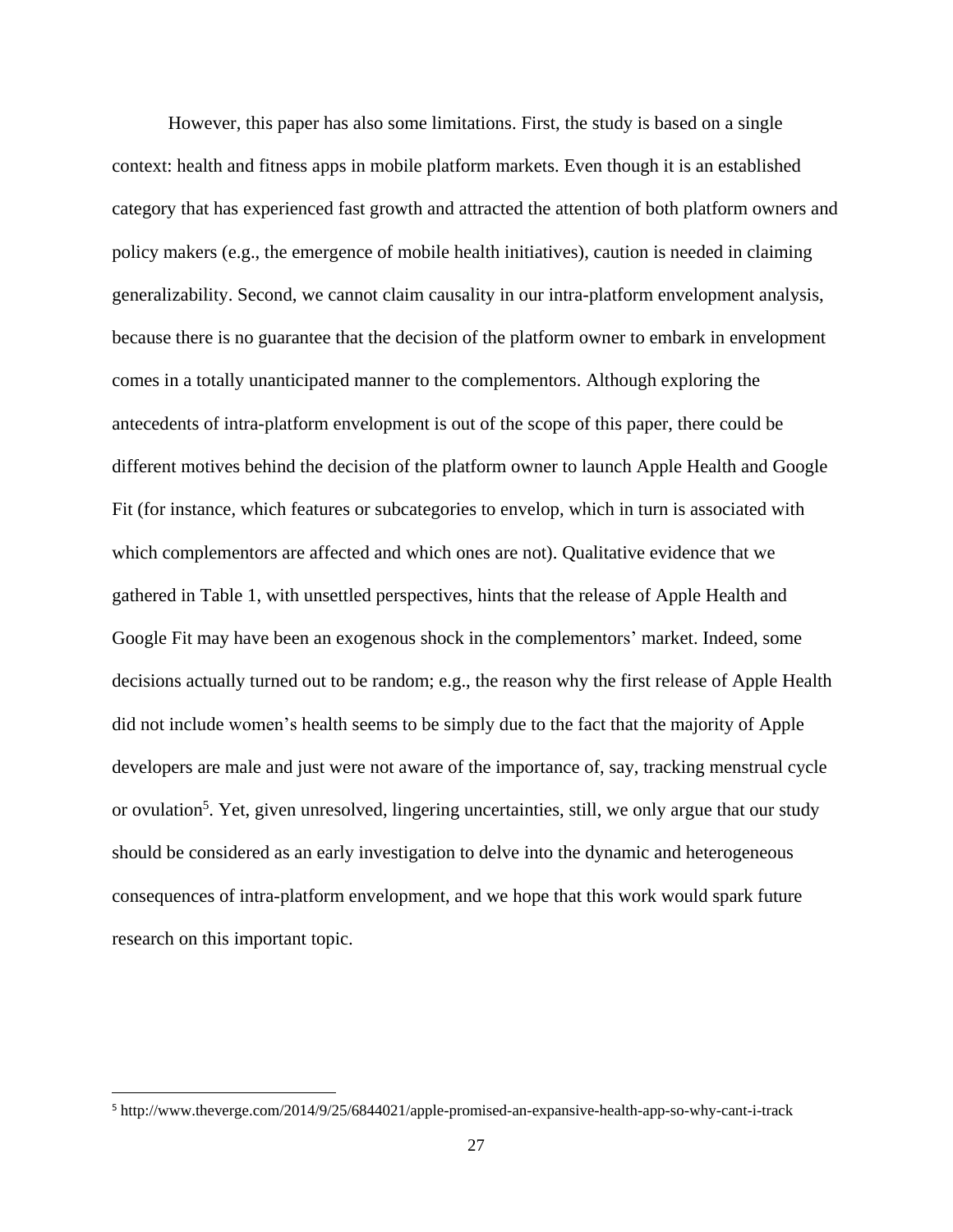#### **REFERENCES**

- Angrist JD, Pischke JS. 2008. *Mostly harmless econometrics: An empiricist' s companion.* Princeton University Press.
- Armstrong M. 2006. Competition in two‐sided markets. *The RAND Journal of Economics* **37**(3): 668-691.
- Basole RC, Karla J. 2012. Value transformation in the mobile service ecosystem: a study of app store emergence and growth. *Service Science* **4**(1), 24-41.
- Bengtsson M, Kock S. 2014. Coopetition—Quo vadis? Past accomplishments and future challenges. *Industrial Marketing Management* **43**(2): 180-188.
- Boudreau KJ. 2012. Let a thousand flowers bloom? An early look at large numbers of software app developers and patterns of innovation. *Organization Science* **23**(5), 1409-1427.
- Boudreau KJ, Hagiu A. 2009. Platform rules: Multi-sided platforms as regulators. Available at SSRN 1269966.
- Brandenburger AM, Nalebuff BJ. 1996. *Co-opetition*. Doubleday, New York.
- Carare O. 2012. The impact of bestseller rank on demand: Evidence from the app market. *International Economic Review* **53**(3), 717-742.
- Ceccagnoli M, Forman C, Huang P, Wu DJ. 2012. Co-creation of value in a platform ecosystem: The case of enterprise software. *MIS Quarterly* **36**(1), 263–290.
- Clements MT, Ohashi H. 2005. Indirect network effects and the product cycle: video games in the US, 1994–2002. *The Journal of Industrial Economics* **53**(4): 515-542.
- Economides N, Katsamakas E. 2006. Two-sided competition of proprietary vs. open source technology platforms and the implications for the software industry*. Management Science* **52**(7): 1057-1071.
- Eisenmann T, Parker G, Van Alstyne M. 2006. Strategies for two-sided markets. *Harvard Business Review* **84**(10): 92–101.
- Eisenmann T, Parker G, Van Alstyne M. 2008. Opening platforms: how, when, and why? SSRN Electronic Journal
- Eisenmann T, Parker G, Van Alstyne M. 2011. Platform envelopment. *Strategic Management Journal* **32**(12), 1270-1285
- Garg R, Telang R. 2013. Estimating app demand from publicly available data. *MIS Quarterly* **37**(4):1253-1264.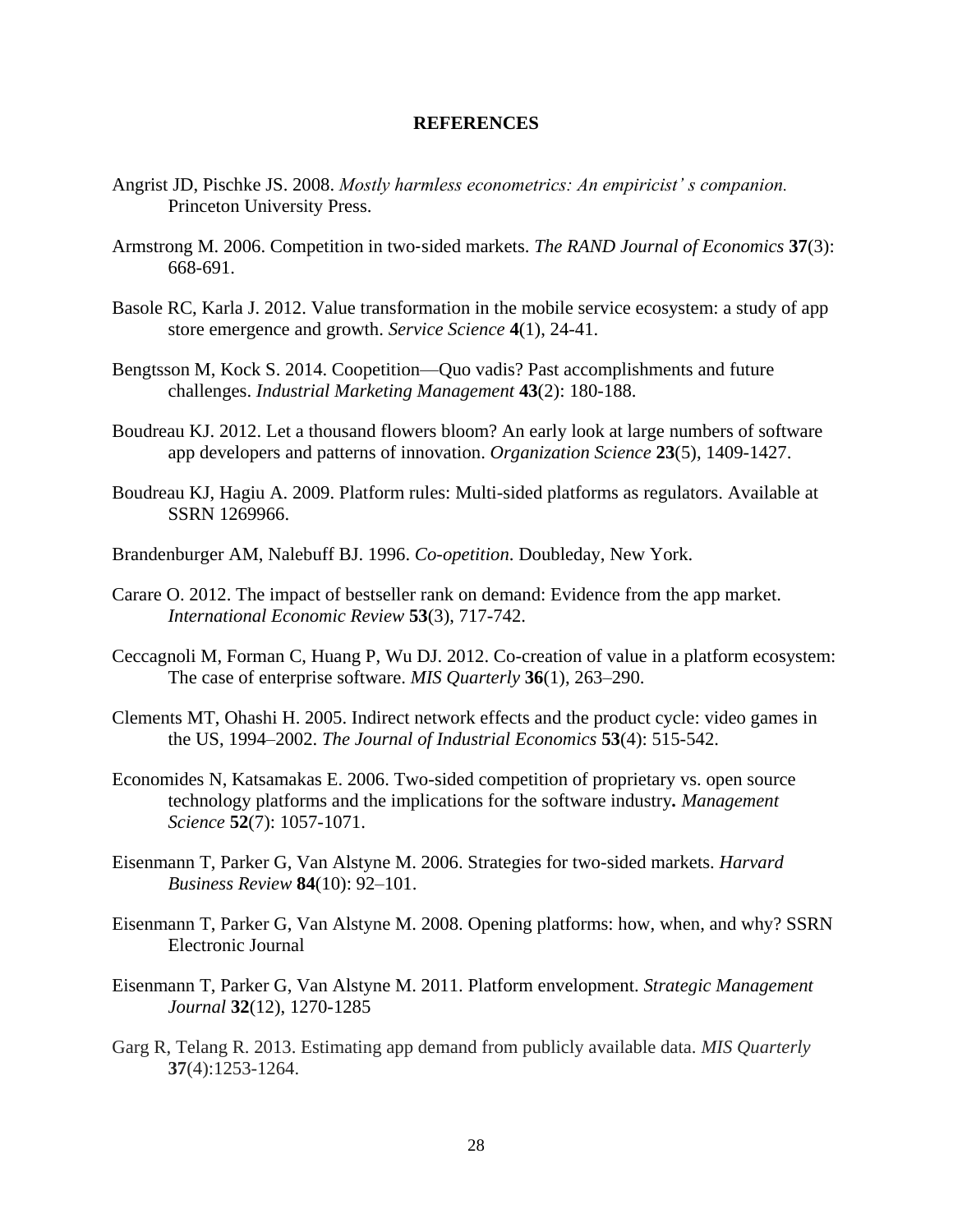- Gawer A, Cusumano M. 2002. *Platform leadership: How Intel, Microsoft, and Cisco drive industry innovation.* Harvard Business School Press: Boston, MA.
- Gawer A, Henderson, R. 2007. Platform owner entry and innovation in complementary markets: Evidence from Intel. *Journal of Economics & Management Strategy* **16**(1), 1-34.
- Ghose A, Han SP. 2014. Estimating demand for mobile applications in the new economy. *Management Science* **60**(6): 1470-1488.
- Iansiti M, Levien R. 2004. *The keystone advantage: what the new dynamics of business ecosystems mean for strategy, innovation, and sustainability.* Harvard Business Press.
- Katz ML, Shapiro C. 1994. Systems competition and network effects. *The journal of Economic Perspectives* **8**(2): 93-115.
- Kenney M, Pon B. 2011. Structuring the smartphone industry: is the mobile internet OS platform the key?. *Journal of Industry, Competition and Trade* **11**(3): 239-261.
- Li Z, Agarwal A. 2016. Platform Integration and Demand Spillovers in Complementary Markets: Evidence from Facebook's Integration of Instagram. *Management Science*.
- Luo Y. 2007. A coopetition perspective of global competition. *Journal of World Business* **42**(2): 129-144.
- McIntyre DP, Srinivasan A. 2017. Networks, platforms, and strategy: emerging views and next steps. *Strategic Management Journal* **38**(1): 141-160.
- Nambisan S, Baron RA. 2013. Entrepreneurship in Innovation Ecosystems: Entrepreneurs' Self‐ Regulatory Processes and Their Implications for New Venture Success. *Entrepreneurship Theory and Practice* **37**(5), 1071-1097.
- Priem RL. 2007. A consumer perspective on value creation. *Academy of Management Review* **32**(1), 219-235.
- Rao H. 1994. The Social construction of reputation: Certification contests, legitimation, and the survival of organizations in the American automobile industry: 1895-1912. *Strategic Management Journal* **15**(S1), 29-44.
- Rochet J, Tirole J. 2003. Platform competition in two-sided markets. *Journal of the European Economic Association* **1**(4): 990–1029.
- Selander L, Henfridsson O, Svahn F. 2013. Capability search and redeem across digital ecosystems. *Journal of Information Technology* **28**(3): 183- 197.
- Stinchcombe Arthur L. 1965. *Social structure and organizations. In the handbook of organizations*, James G. March (Ed.). Chicago: Rand McNally & Co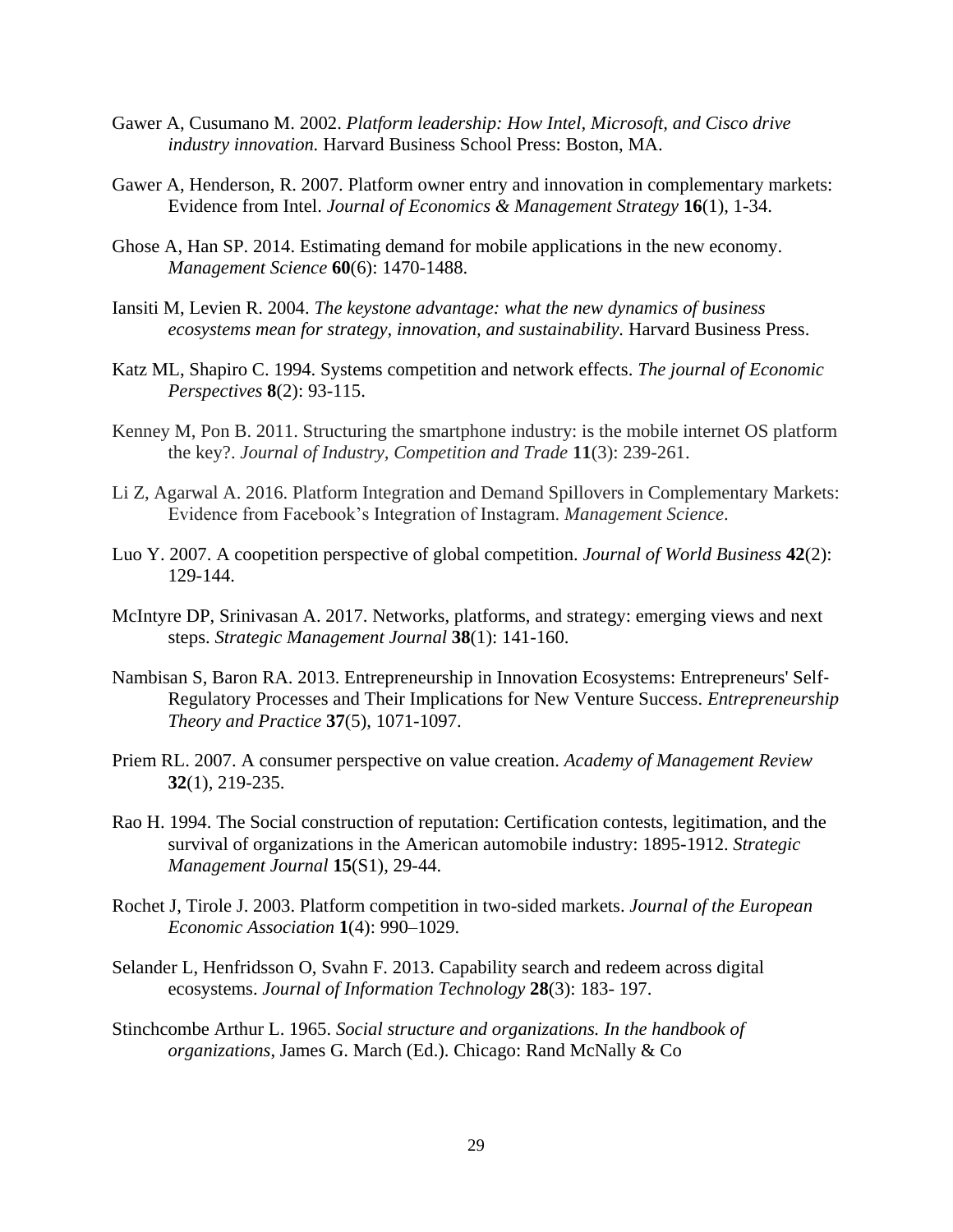- Suarez FF, Kirtley J. 2012. Dethroning an established platform. *MIT Sloan Management Review* **53**(4), 35
- Venkatraman N, Lee CH. 2004. Preferential linkage and network evolution: A conceptual model and empirical test in the US video game sector. *Academy of Management Journal.* **47**(6): 876-892.
- Yin PL, Davis JP, Muzyrya Y. 2014. Entrepreneurial innovation: Killer apps in the iphone ecosystem. *The American Economic Review* **104**(5), 255-259.
- Zhu F, Liu Q. 2016. Competing with complementors: An empirical look at Amazon.com. *Working Paper*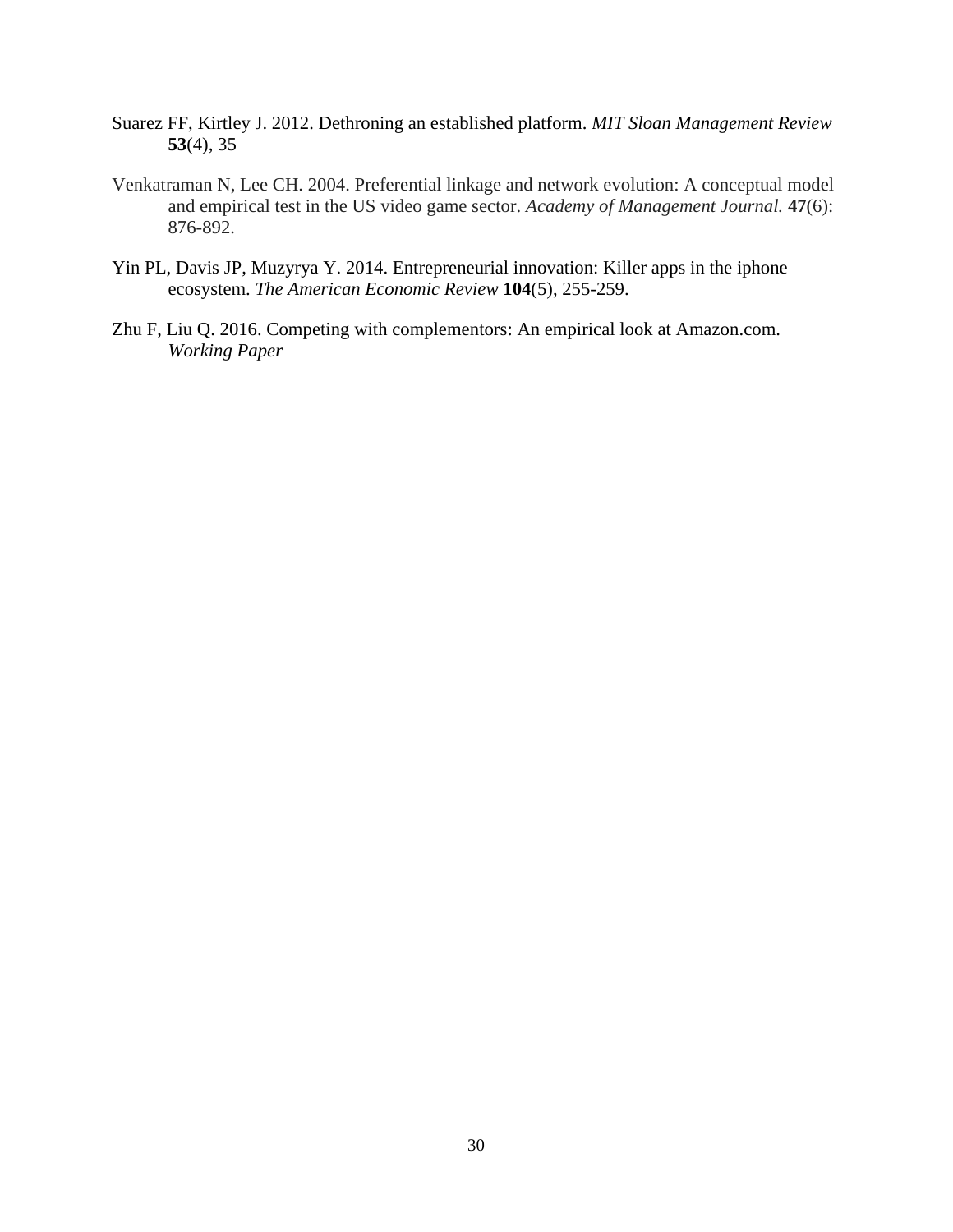## **Table 1: Competing perspectives on the impact of Apple Health and Google Fit on health and fitness apps**

| Attributes                                               | Excerpts from business press and interviews with industry experts and participants                                                                                                                                               |  |  |  |  |
|----------------------------------------------------------|----------------------------------------------------------------------------------------------------------------------------------------------------------------------------------------------------------------------------------|--|--|--|--|
|                                                          |                                                                                                                                                                                                                                  |  |  |  |  |
| Direct substitute to existing health and fitenss apps    | "Health and Fit work directly with health and fitness devices."                                                                                                                                                                  |  |  |  |  |
|                                                          | "Google Fit uses sensors in a user's activity tracker or mobile device to record physical fitness activities"                                                                                                                    |  |  |  |  |
|                                                          | "In iOS 8.0, the system can automatically save data from compatible Bluetooth LE heart rate monitors"                                                                                                                            |  |  |  |  |
|                                                          | "The system can also automatically import activity data from M7 motion coprocessor, if available"                                                                                                                                |  |  |  |  |
|                                                          | "Health is already logging steps (if you have an iPhone 5S or newer) and flights of stairs climbed (if you have iPhone 6 or 6 plus)"                                                                                             |  |  |  |  |
|                                                          | "Health (and Fit) can keep track of your steps without help from an external app or device, like Fitbit''                                                                                                                        |  |  |  |  |
|                                                          | "Truth be told, you don't even need a wearable or additional smart device to get moderate use from Apple Health,                                                                                                                 |  |  |  |  |
|                                                          | - thanks to the iPhone's own motion sensors, GPS tech, and M-series co-processor"                                                                                                                                                |  |  |  |  |
|                                                          | "Unless you have tech that goes beyond what Apple or Google can offer in a smartphone, you'll be eaten alive''                                                                                                                   |  |  |  |  |
| Enabler that facilitates the m (mobile)-health ecosystem | "Healthkit allows third-party apps to focus on implementing only the aspects you are most interested in, leaving other tasks to more specialized apps"                                                                           |  |  |  |  |
|                                                          | "The main aim of Health is to provide a single point of reference for all of your aggregated health and fitness data,                                                                                                            |  |  |  |  |
|                                                          | - and the more third-party services you can plug into it, the better"                                                                                                                                                            |  |  |  |  |
|                                                          | "For a more complete picture, Health works best when synced to another fitness tracker or smartwatch you're always wearing<br>- (or a connected device like a heart rate sensor or smart scale) via that device's companion app" |  |  |  |  |
|                                                          | "Having a company like Apple or Google educating everyone on why this stuff matters can help the whole category became mainstream faster"                                                                                        |  |  |  |  |
|                                                          | "Thanks to Healthkit, developers can spend a lot more time on building our more personalized guidance and incorporating more types of data                                                                                       |  |  |  |  |
|                                                          | - into the guidance framework, which can help people get better results across more of the things they care about"                                                                                                               |  |  |  |  |
|                                                          | "Apple's Health and Google's Fit can help reach a broader audience and forge partnerships with the traditional health care industry                                                                                              |  |  |  |  |
|                                                          | - that would be hard for startups to accomplish alone"                                                                                                                                                                           |  |  |  |  |
|                                                          | "So, for Apple Health (Google Fit) app to be useful, you'll need other health apps"                                                                                                                                              |  |  |  |  |

Source: Business press, including Apple Health and Google Fit official hompage and interviews with industry experts and app developers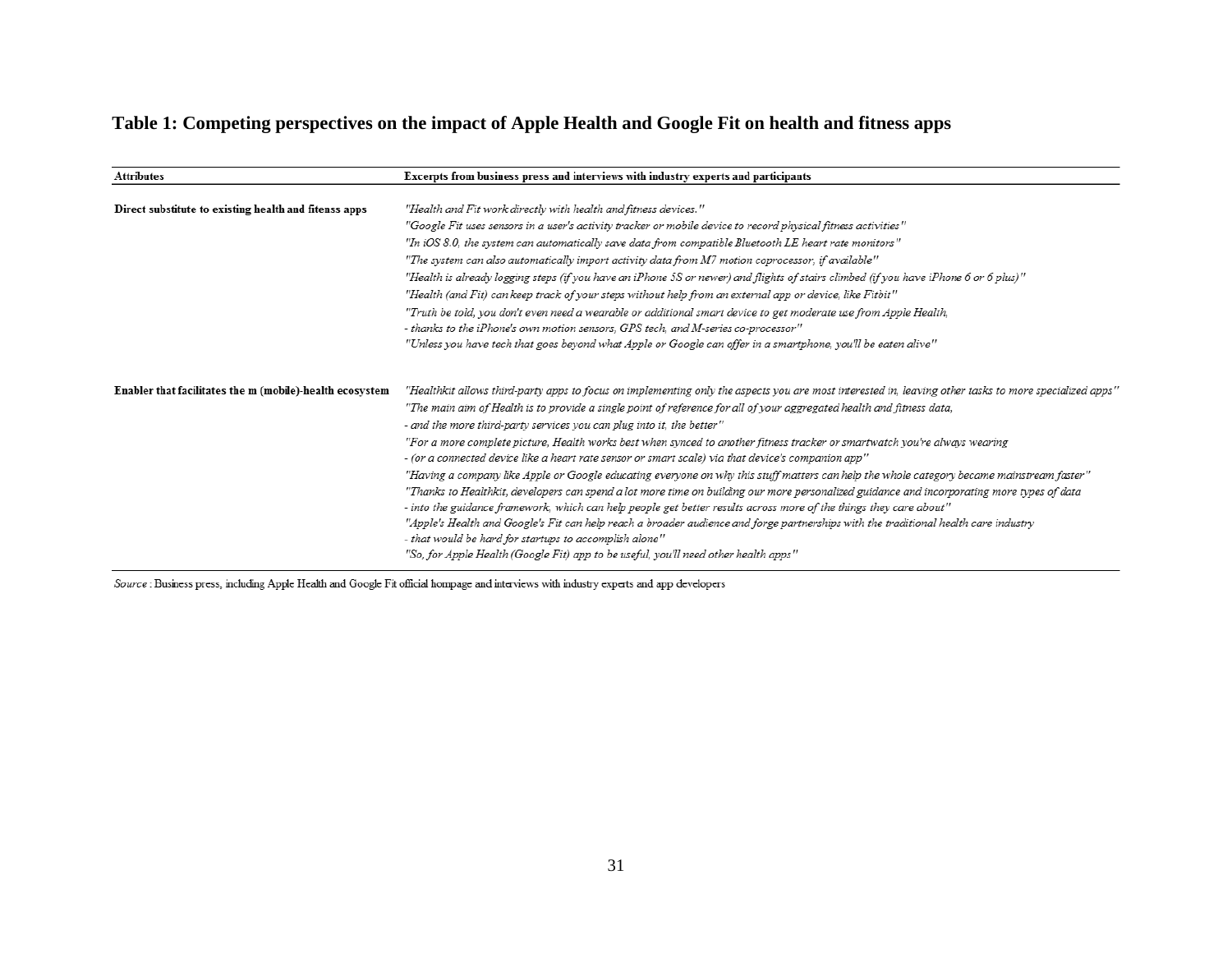# **Table 2: Subcategorization within health and fitness category**

| Subcategory                         | Criteria                                                                                                              |
|-------------------------------------|-----------------------------------------------------------------------------------------------------------------------|
| 1 (Fitness) Running/walking/cycling | GPS (sensor) tracking - activities related                                                                            |
| 2 (Fitness) Physical workouts       | Physical class; training; workout-enhancing activities                                                                |
| 3 (Health) Food/nutrition           | Calories or macro-nutrition related; meal-plan; diet                                                                  |
| 4 (Health) Sleep                    | Sleep cycle; sleep inducing related                                                                                   |
| 5 (Health) Women's health           | Fertility or ovulation tracking related                                                                               |
| 6 (Health) Hydration                | Water tracking related                                                                                                |
| 7 (Health) Medical                  | Vital signs (blood pressure, glucose, blood alcohol content, body temperature); medical                               |
| 8 (Health) Body measurements        | Weights; heights; BMI; body-fat measurment related                                                                    |
| 9 (Health and Fitness) Others       | Offline business supports; baby and pregnancy; beauty; mental health; e-magazine and books; smoking and alcohol, etc. |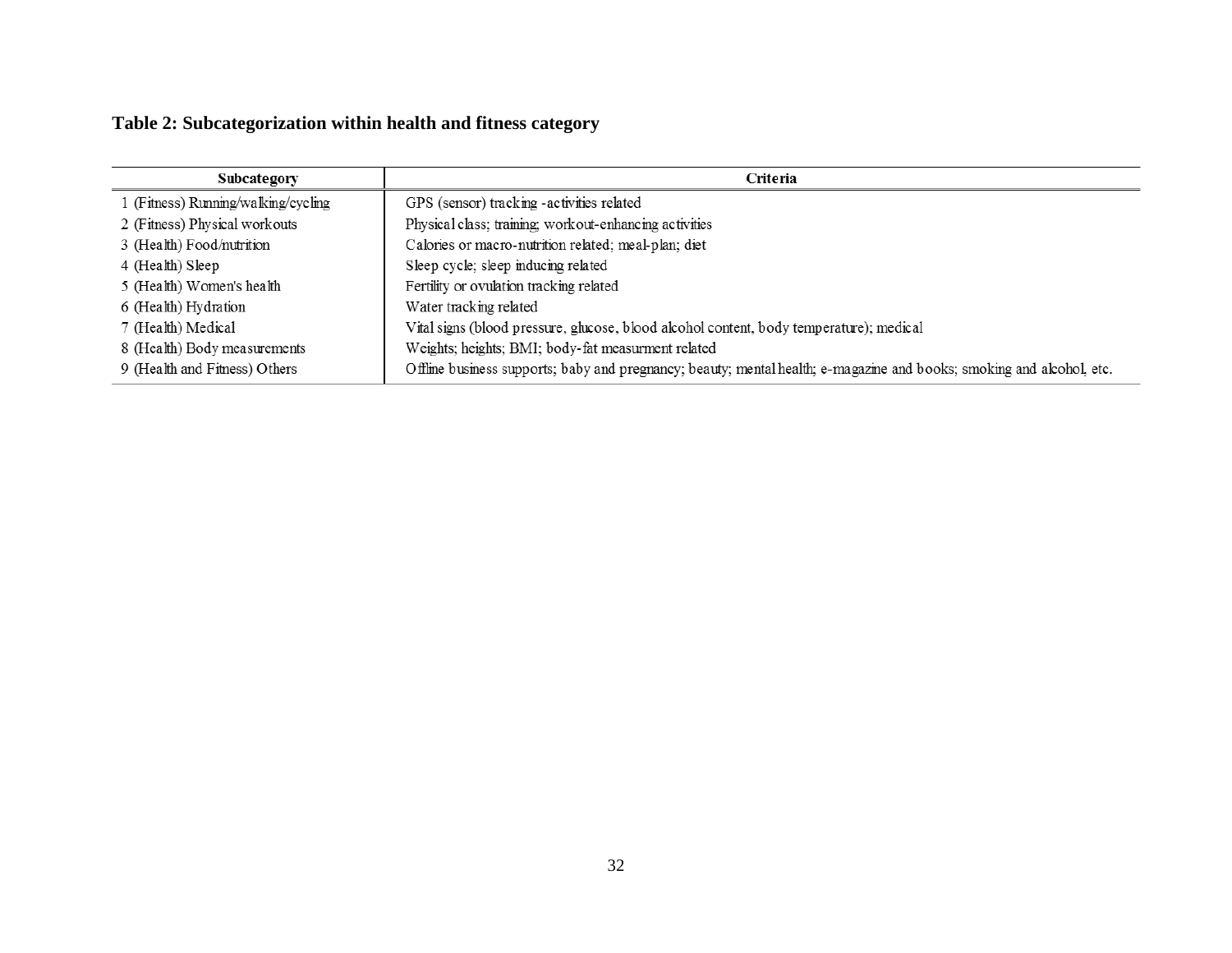| <b>Subcategory</b>                  | <b>Apple Health</b><br>(Sep 17, 2014) | <b>Google Fit</b><br>(Oct 28, 2014) | <b>Apple Health II</b><br>(Sep 16, 2015) | Google Fit II<br>(Nov 19, 2015) |
|-------------------------------------|---------------------------------------|-------------------------------------|------------------------------------------|---------------------------------|
| 1 (Fitness) Running/walking/cycling | Affected                              | Affected                            | Affected                                 | Affected                        |
| 2 (Fitness) Physical workouts       | Affected                              |                                     | Affected                                 | Affected                        |
| 3 (Health) Food/nutrition           | Affected                              |                                     | Affected                                 | Affected                        |
| 4 (Health) Sleep                    | Affected                              |                                     | Affected                                 | Affected                        |
| 5 (Health) Women health             |                                       |                                     | Affected                                 |                                 |
| 6 (Health) Hydration                |                                       |                                     | Affected                                 |                                 |
| 7 (Health) Medical                  | Affected                              |                                     | Affected                                 |                                 |
| 8 (Health) Body measurement         | Affected                              | Affected                            | Affected                                 | Affected                        |
| 9 (Health and Fitness) Others       |                                       |                                     |                                          |                                 |

**Table 3: Effect of Apple Health and Google Fit by subcategory in health and fitness apps**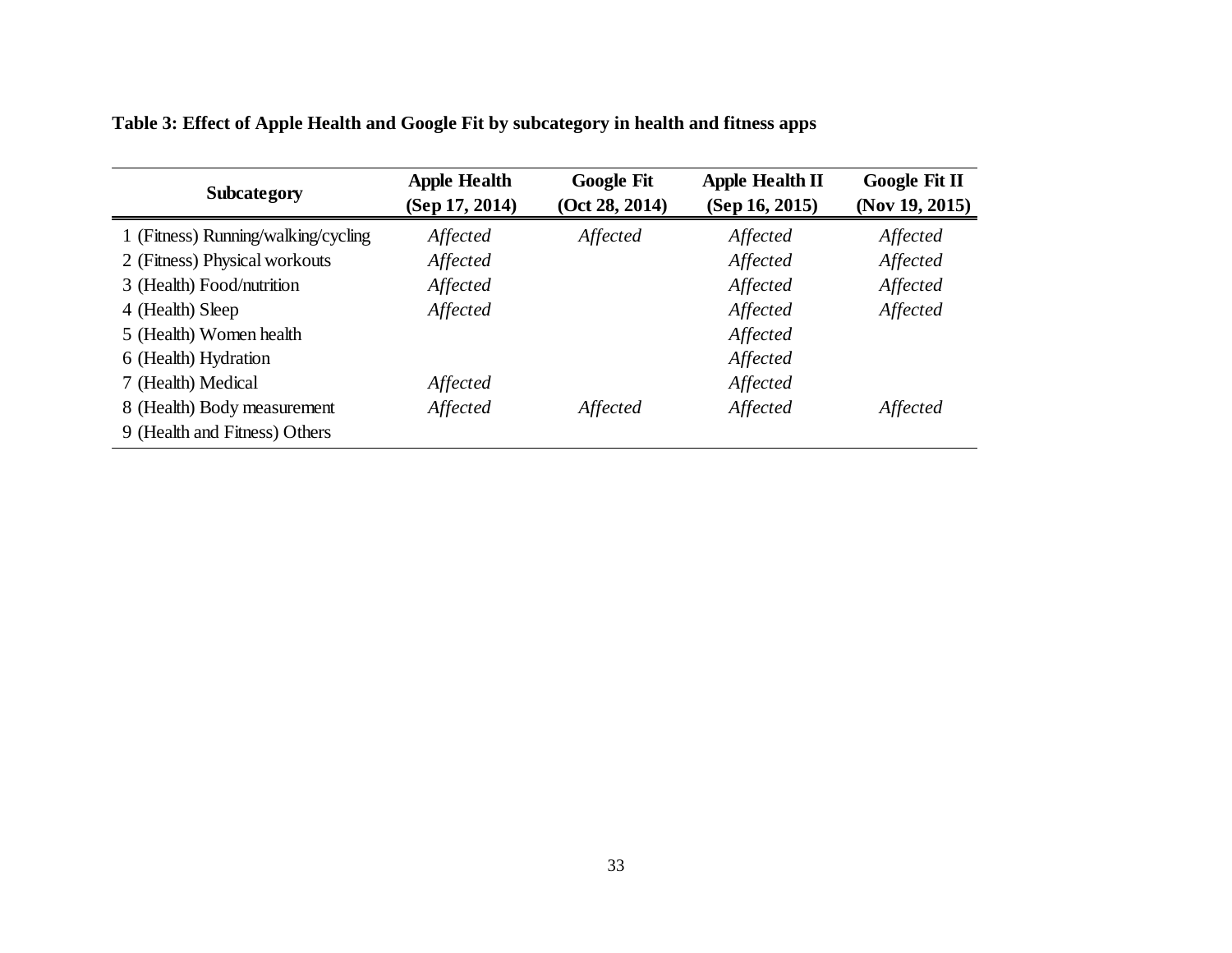# **Table 4: Descriptive statistics for main variables**

| Variables                                 | Obs.    | Mean | Std. Dev | Min | Max   |         |      |       |         |
|-------------------------------------------|---------|------|----------|-----|-------|---------|------|-------|---------|
| 1 (Logged) Downloads                      | 398,854 | 2.29 | 2.37     |     | 10.78 |         |      |       |         |
| 2 Affected group                          | 398,775 | 0.61 | 0.48     |     |       | $-0.01$ |      |       |         |
| <b>3</b> After intra-platform envelopment | 330,576 | 0.79 | 0.4      |     |       | $-0.03$ | 0.01 |       |         |
| 4 App price                               | 398,854 | 0.49 | 0.49     |     |       | $-0.41$ | 0.12 | 0.001 |         |
| <b>5</b> In-app purchase option           | 398,854 | 0.27 | 0.44     |     |       | 0.18    | 0.02 | 0.002 | $-0.35$ |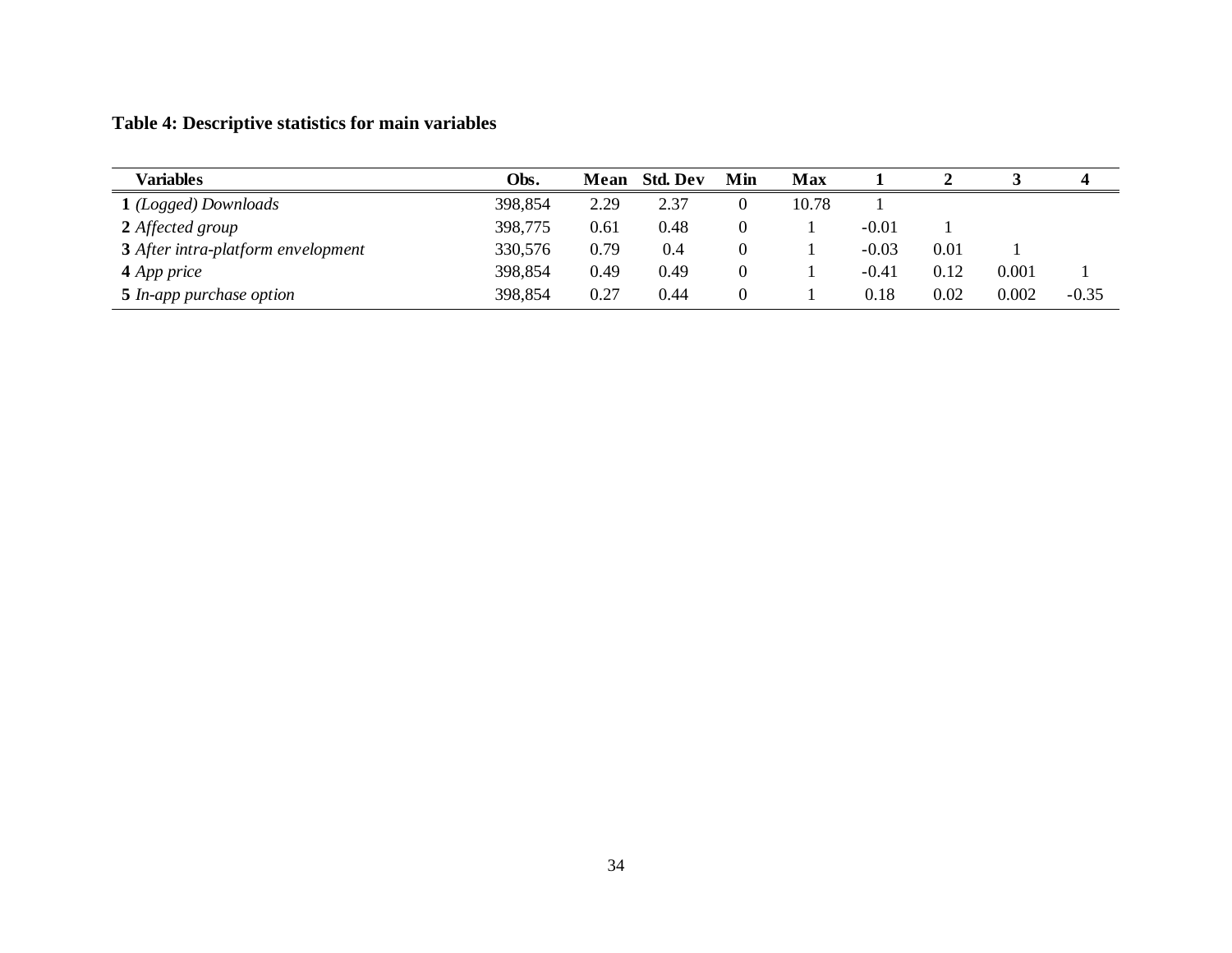# **Table 5: Regression results**

|                                                   | Model 1         | <b>Model 2</b>  | Model 3          |
|---------------------------------------------------|-----------------|-----------------|------------------|
|                                                   | Pooled data     | Apple iOS only  | Google Play only |
| Dependent variable                                | log (Downloads) | log (Downloads) | log (Downloads)  |
|                                                   |                 |                 |                  |
| Affected group * after intra-platform envelopment | $-0.12***$      | $-0.32***$      | $0.35***$        |
|                                                   | (0.04)          | (0.05)          | (0.11)           |
| Platform-Week FE                                  | <b>YES</b>      | <b>YES</b>      | <b>YES</b>       |
| App FE                                            | <b>YES</b>      | <b>YES</b>      | <b>YES</b>       |
| <b>Observations</b>                               | 330,504         | 236,544         | 93,960           |
| Groups                                            | 5,001           | 3,696           | 1,305            |
| R-squared                                         | 0.74            | 0.72            | 0.80             |

*Notes:* Robust standard errors clustered by the app are in parantheses

\* p<0.1, \*\* p<0.05, \*\*\* p<0.01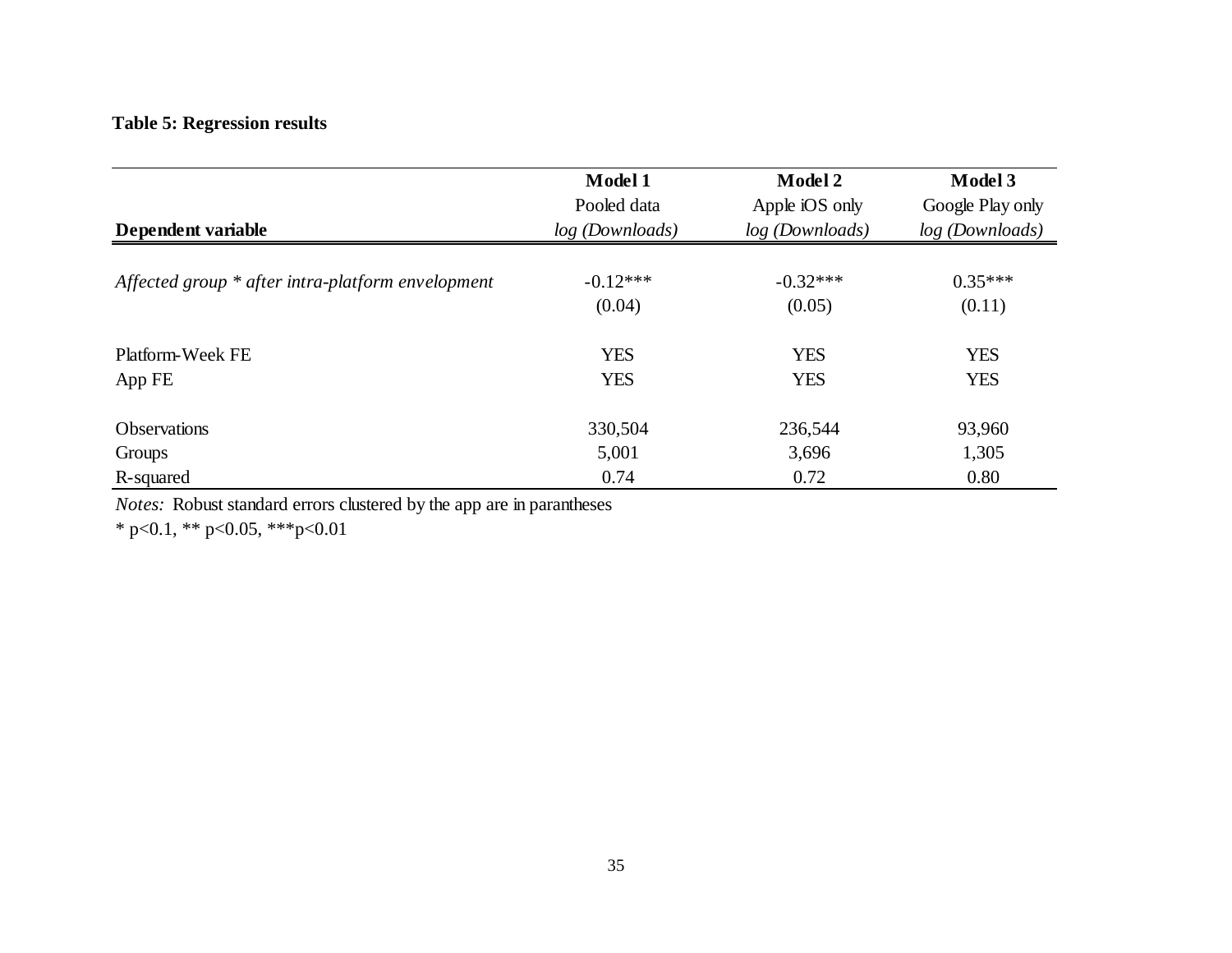### **Table 6: Comparison between Apple (Health) and Google (Fit)**

|             | Apple<br>(Controlling, closed, tighly managed, standarized, fixated)                                                                                                                                                                                                | Google<br>(Flexible, open, allowing more discretion, less regulated, embracing)                                                                                                                                                                                                                                                                                                            |
|-------------|---------------------------------------------------------------------------------------------------------------------------------------------------------------------------------------------------------------------------------------------------------------------|--------------------------------------------------------------------------------------------------------------------------------------------------------------------------------------------------------------------------------------------------------------------------------------------------------------------------------------------------------------------------------------------|
| App         | Pre-installed or automatically installed upon upgrading iOS system                                                                                                                                                                                                  | Manual download from the app store is required                                                                                                                                                                                                                                                                                                                                             |
| <b>APIs</b> | Restricted to using only between iOS system and devices<br>Healthkit constrains the types of data and units to a predefined list<br>Developers cannot create custom data types or units                                                                             | REST APIs - supports across multiple platforms and devices (Android, Web apps, and even iOS)<br>App developers can create custom data (if Google Fit does not provide a similar data type)<br>Using standard units is not mandatory, but choice of apps<br>Offers different sets of APIs, which allows developers to mix and match<br>(e.g., sensors API, recording API, history API, etc) |
|             | <b>Platform policy</b> Vertically integrated, closed system<br>"Walled-garden" strategy to provide a more effective and cohesive user experience<br>Strictly controlling application developers<br>Tight and selective approval process: it takes 6 days on average | More open platform<br>Open, free liensing approach with the goal of buidling market share as quickly as possible as a late comer<br>Exerts little supports and at the same time, little control over the application community<br>Fewer restrictions and rejections in app approval: 2 hours on average                                                                                    |

*Source* : Business press, including Apple Health and Google Fit official hompage , interviews with industry experts and app developers, and literature reviews (Eaton *et al*., 2015; Kenney and Pon, 2011; Muller, Kijl, and Martens, 2011)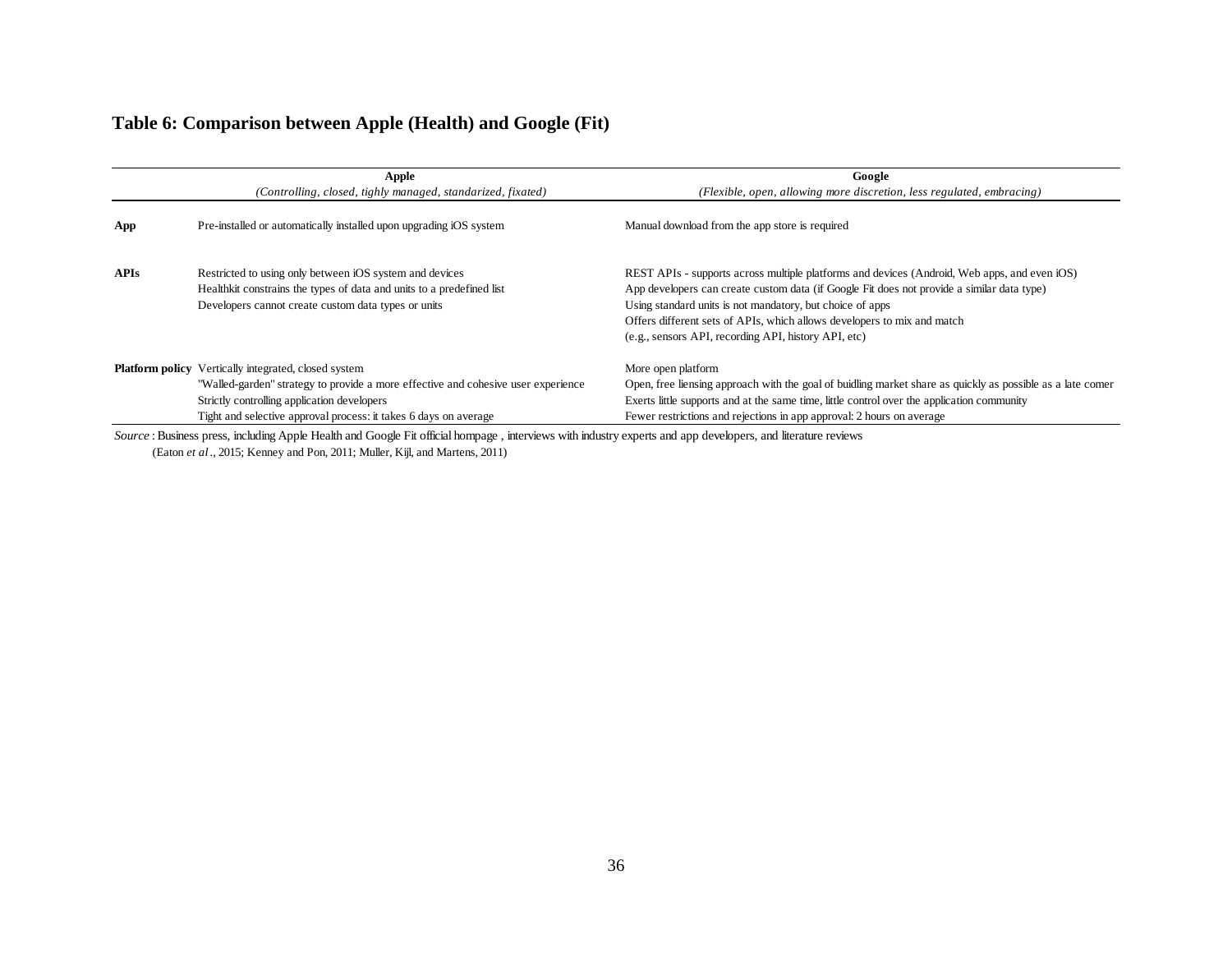# **Table 7: Heterogeneous effects in Apple iOS app store**

| Apple iOS app store (Apple Health release)        |            |                  |                      |                        |                 |  |
|---------------------------------------------------|------------|------------------|----------------------|------------------------|-----------------|--|
|                                                   | Model 1    | Model 2          |                      | Model 3                |                 |  |
|                                                   |            | <b>Free apps</b> | Paid apps            | No in-app purchase     | In-app purchase |  |
| <b>Dependent variable:</b> log (Downloads)        |            |                  | (T-test: $p=0.08*$ ) | (T-test: $p=0.00$ ***) |                 |  |
| Affected group * after intra-platform envelopment | $-0.32***$ | $-0.02$          | $-0.17***$           | $-0.47***$             | 0.08            |  |
|                                                   | (0.05)     | (0.07)           | (0.05)               | (0.05)                 | (0.1)           |  |
| Time FE                                           | <b>YES</b> | <b>YES</b>       | <b>YES</b>           | <b>YES</b>             | <b>YES</b>      |  |
| App FE                                            | <b>YES</b> | <b>YES</b>       | <b>YES</b>           | <b>YES</b>             | <b>YES</b>      |  |
| <b>Obvervations</b>                               | 236,544    | 117.248          | 119,296              | 169.408                | 67,136          |  |
| Groups                                            | 3,696      | 1,832            | 1,864                | 2,647                  | 1,049           |  |
| R-squared                                         | 0.72       | 0.72             | 0.71                 | 0.71                   | 0.72            |  |

*Notes:* Robust standard errors clustered by the app are in parantheses

\* p<0.1, \*\* p<0.05, \*\*\*p<0.01